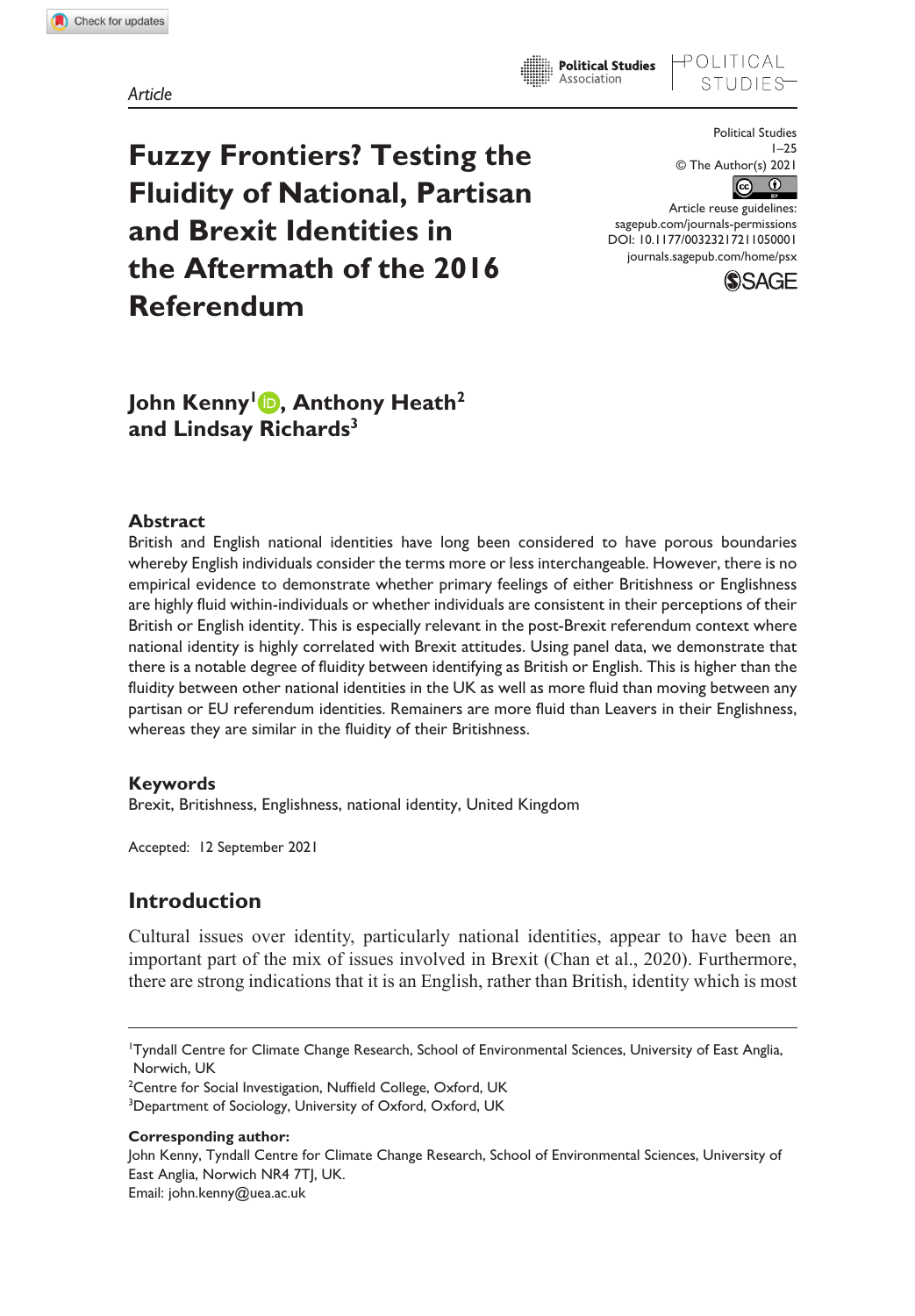strongly associated with Brexit support. Before devolution it was argued that the distinction between English and British identities was 'fuzzy', the terms being used more or less interchangeably, at least by English people (Cohen, 1994). It was anticipated however that, with devolution in 1998, the distinction might become sharper and that 'the English lion might be about to roar' (Curtice and Heath, 2000). Subsequent research (Ford and Sobolewska, 2018; Henderson et al., 2017) suggests that this has indeed happened and that an exclusive sense of Englishness was an important correlate of support for UKIP and for Leave.

However, almost all previous research has been based on cross-sectional surveys and, while clearly demonstrating strong correlations between English national identity and support for Leave, it cannot address causal questions. The scarcity of available panel data whereby respondents are repeatedly asked their preferred national identity has limited such analyses, which as Anderson and McGregor (2016) remark may be due to a tacit assumption that such identities are invariant over time. In this article, we draw on new (post-referendum) panel data to examine the fluidity – that is, the extent of people's readiness to switch back and forth between different options (Fisher and Swyngedouw, 2002; Heath et al.,  $1991$ <sup>1</sup> – of national identities in the UK in the aftermath of the referendum, and in particular to examine whether the 'fuzziness' of the distinction between Englishness and Britishness still holds true, and whether an emerging sense of Englishness is a major driver of continuing support for Brexit or whether instead Englishness simply reflects prior attitudes towards Brexit. Though most literature considers English and British identities to be interchangeable for individuals, we are not aware of any studies that have examined how true this is within-individuals over time. We ask whether individuals constantly opt-in and out of identifying as British rather than English or whether such identities are now distinct and stable. How does the fluidity of these British/English identities compare with the fluidity of other available national identities in the UK? Moreover, in light of Brexit, are we witnessing a hardening of national identities? And what are the political consequences of moving between British and English identities and the causal inter-relationships between these identities and political preferences?

We show that there is a notable degree of fluidity within-individuals between primarily identifying as British or English in subsequent time periods. The level of this fluidity has not hardened or softened during the course of Brexit negotiations and is considerably more fluid than either partisan or EU referendum identities. This latter finding somewhat supports earlier accounts of the fuzziness of the boundary between British and English identities – for which we provide additional empirical evidence using data from 1997 to 2001 – but also differs somewhat as the level of fluidity between these two identities is not high enough for these to be regarded as completely interchangeable. Additional evidence indicates that the causal direction is more likely to run from Brexit preferences<sup>2</sup> to choice of British/English identity rather than the other way round.

# **Literature**

Identity can be conceived in different ways. It may be seen as 'fundamental and consequential sameness among members of a group or category' or as a core aspect of selfhood that is 'deep, basic, abiding, or foundational' (Brubaker and Cooper, 2000, 7). In this sense, identity is expected to remain stable even in the face of other changes. Alternatively, identity has been described as 'multiple, unstable, in flux, contingent, fragmented, constructed, negotiated, and so on' (Brubaker and Cooper, 2000, 11). It is plausible, when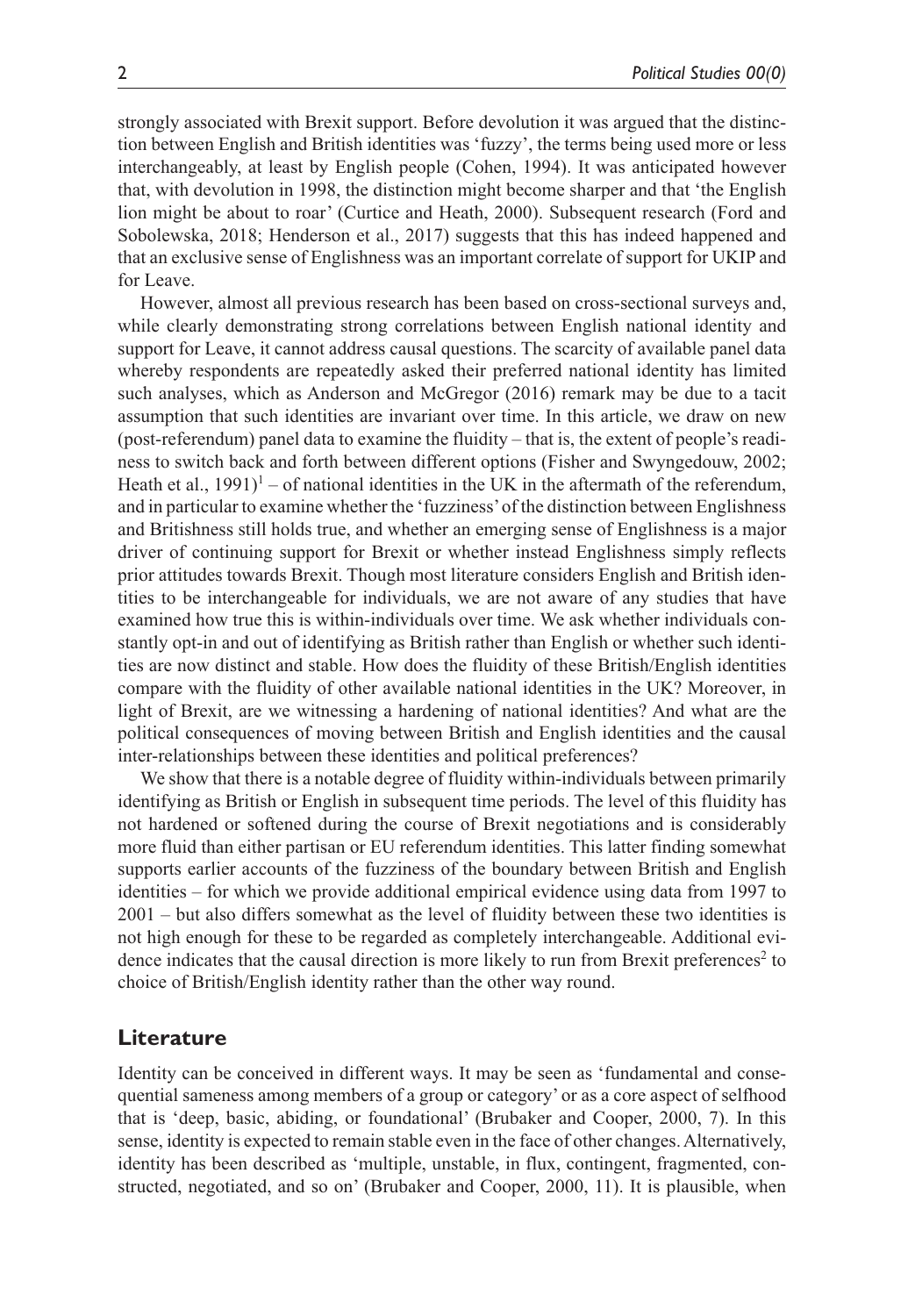understood through this constructionist lens, that identities may once have been stronger when individuals were bound in tradition, but over the course of the twentieth century, have become more fluid and individuals may now draw upon multiple identities that may themselves change rather than having a single core identity (Jamieson and Grundy, 2005: 121). Conceived in this weaker way, different identities may be produced or activated under different circumstances.

When it comes to national identity, such identity has often been assumed to be relatively strong and – given its capacity to be highly emotive – to trump other 'secondary' identities (Fenton, 2007: 322). This assumption is however contested. McCrone (2002: 307/308) claims that national identities are not fixed and can change as they are constructed in the processes of everyday life and influenced by the social environment. That is not to say, though, that they are continually changing either, as national identity can be highly salient and stable for long periods of time. Rather, it means that individuals who at one moment claim a certain national identity may at a later time and in a different context instead claim a different one. This aligns with a key assumption that – rather than being profoundly fixed based on an individuals' decisive early years – all aspects of identity are socially constructed and so even national identity should always be open to challenge and renegotiation (Jamieson, 2002). One sees this when looking at Québec over the past 60years where qualitative evidence shows that individuals' national identity may change in response to important events – including relationships with partners, changing patterns of cultural consumption, experiencing discrimination and the fallout from the 1995 referendum – with individuals identifying more as Québécois or Canadian at different points in their lives. The meanings and interpretations of these national identities have also evolved during this period (Giori, 2019).

Among the different national identities in the UK, distinguishing between British and English identity is particularly important given that the great majority of the population live in England. As an identity, Englishness is less inclusive than Britishness. Those who are unambiguously English are less tolerant of immigrant and ethnic minorities, while ethnic minorities themselves are much less likely to take on an English than a British identity (Curtice and Heath, 2000). Englishness has thus been largely reserved for white 'natives' (McCrone, 2002). British identity meanwhile is more inclusive and has always had an 'umbrella' character incorporating Scottish, Welsh and Northern Irish identities as well as English (Colley, 1992). It has been said to have a fuzzy frontier with its edges 'historically changing, often vague and, to a degree, malleable' (Cohen, 1994: 35). In contrast to Englishness, this pan-national and inclusive nature enables ethnic minorities to simultaneously retain their identity as an ethnic minority and as a British national as per Berry's (1997) acculturation framework.

In practice, English people often failed to comprehend the difference between Englishness and Britishness considering them to be the same (Barnett, 1997: 293). This confusion that existed in the average English person's mind between the two national identities arguably helped to keep the UK together as it rendered the West Lothian question – on whether, following devolution, MPs from Northern Ireland, Scotland and Wales should be able to vote on matters that affect onlyEngland – irrelevant for much of the population (Malcolm in Barnes, 1998, 50–53). Englishness was thus driven underground from political discourse – subsumed into Britishness – so that the fragile balance between the different British territories could be kept (Condor, 1996). However, more recent trends, and especially devolution itself, may 'have served to undermine the ingrained habit of regarding Englishness and Britishness as labels that could easily be exchanged one for the other' (Kenny, 2017). We therefore hypothesise the following: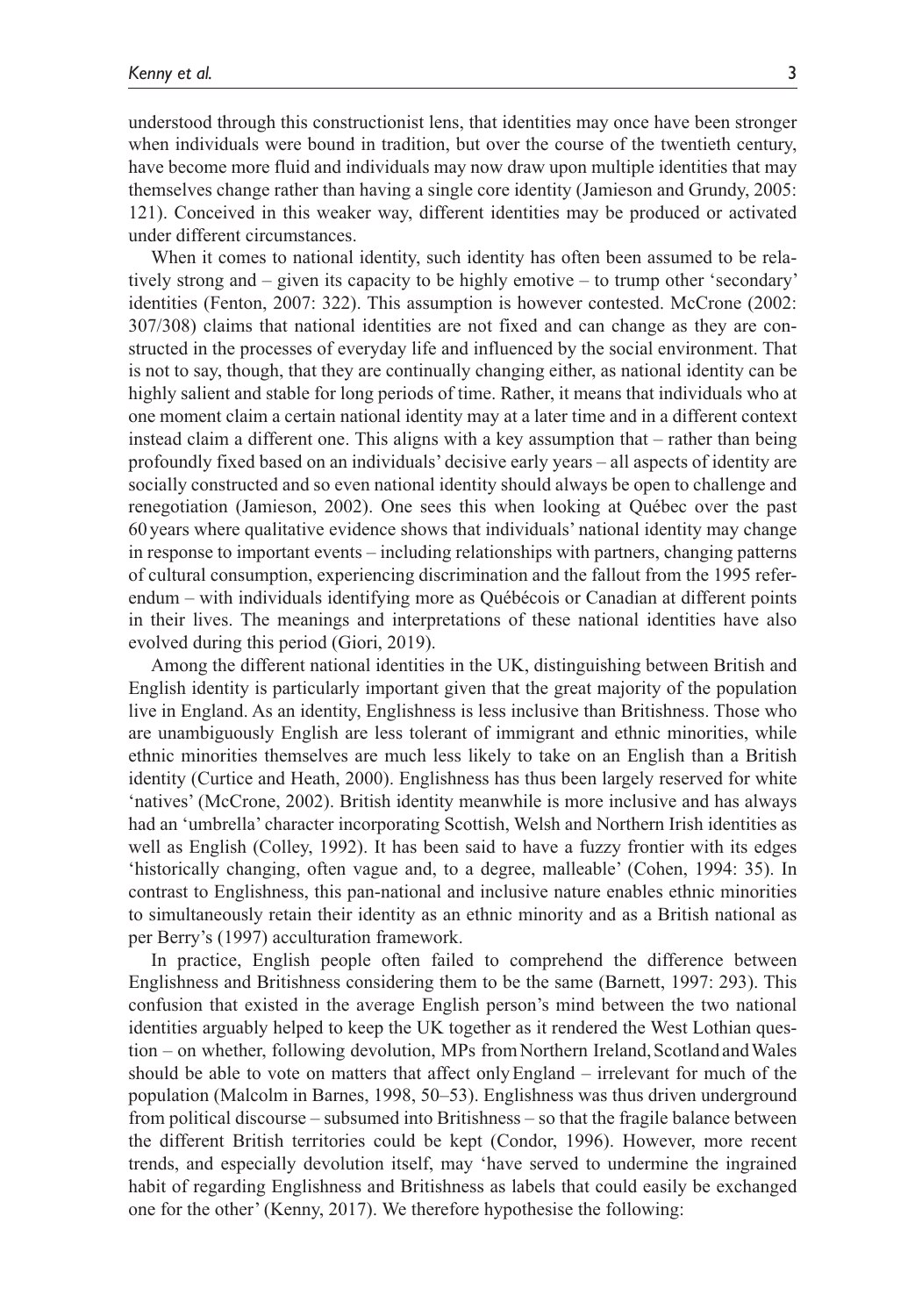H1: While British and English identities are not completely interchangeable, the fluidity between them remains higher than the fluidity between other pairs of available national identities.3

As well as these established national identities, the 2016 EU referendum produced the prominent identities of Leavers and Remainers. These are claimed to shape people's views of the Brexit process and its likely consequences, and to cut across party lines (Hobolt et al., 2021). While this division had not been especially prominent at the beginning of the referendum campaign, the referendum was a moment of 'awakening', and these new identities became quickly entrenched (Sobolewska and Ford, 2020).<sup>4</sup> Two years after the event, only 6% of people did not identify with either side compared to approximately 20% of people who did not have a partisan identity, and the strength of these Leaver/Remainer identities has been consistently higher than the strength of political party identities (Evans and Schaffner, 2019; Sobolewska and Ford, 2020). Thus, this is an opportune time not only to formally test whether the boundaries between English and British preferred national identities are as porous as was assumed in the earlier literature – something that has been long overdue – but also to compare the fluidity between these identities with the benchmarks of the fluidity between the newly emerged EU referendum identities as well as more established partisan identities. As we expect the fluidity between British and English identity to be relatively porous and that panel analyses have suggested that the 'social and emotional intensity of these Brexit identities . . . is far higher than those for parties' (Evans and Schaffner, 2019: 19), we hypothesise the following:

H2: The fluidity between preferred British and English identity is higher than that seen between both partisan identities and Brexit identities.

Furthermore, there is the question on whether changes in preferred British/English identity are linked to changes in Brexit preferences, or the other way round. In light of Brexit, Englishness has clearly entered into the political spotlight. Writing in the late 1990s, Barnes (1998: 10) remarked that, while there was little immediate danger of a resurgence in English nationalism, there was the probability that politicians or extremists would emerge who would seek to stimulate it. This is what appears to have been achieved with the Brexit movement whereby English national identity was significantly correlated with the Leave vote (Ford and Sobolewska, 2018; Henderson et al., 2017). With opposition towards European integration argued to have laid the foundations for the politicisation of contemporary English nationalism well before suggestions of a Brexit referendum were even taken seriously (Wellings, 2011), the coincidence of a rising salience of Englishness with this expression of anti-European sentiment is theoretically congruent. Empirically, the link is seen by breaking down the Brexit vote by individuals' national identity. Within England, 54% of English identifiers voted to leave whereas the figure for British identifiers was just 46%. Moreover, looking at the relationship between referendum vote and exclusivity of national identity, 74% of those who felt 'English but not British' voted to leave, whereas the figure for those who felt 'British but not English' was just 38% (Curtice, 2017). While various reasons have been put forth for this, areas where people tended to identify most strongly as English were where people felt the most politically disillusioned, where restriction of inwards-migration was particularly prioritised and which had been most left-behind economically (Denham, 2019; Kenny, 2017). In this regard, it has been found that areas of the country most exposed to austerity were more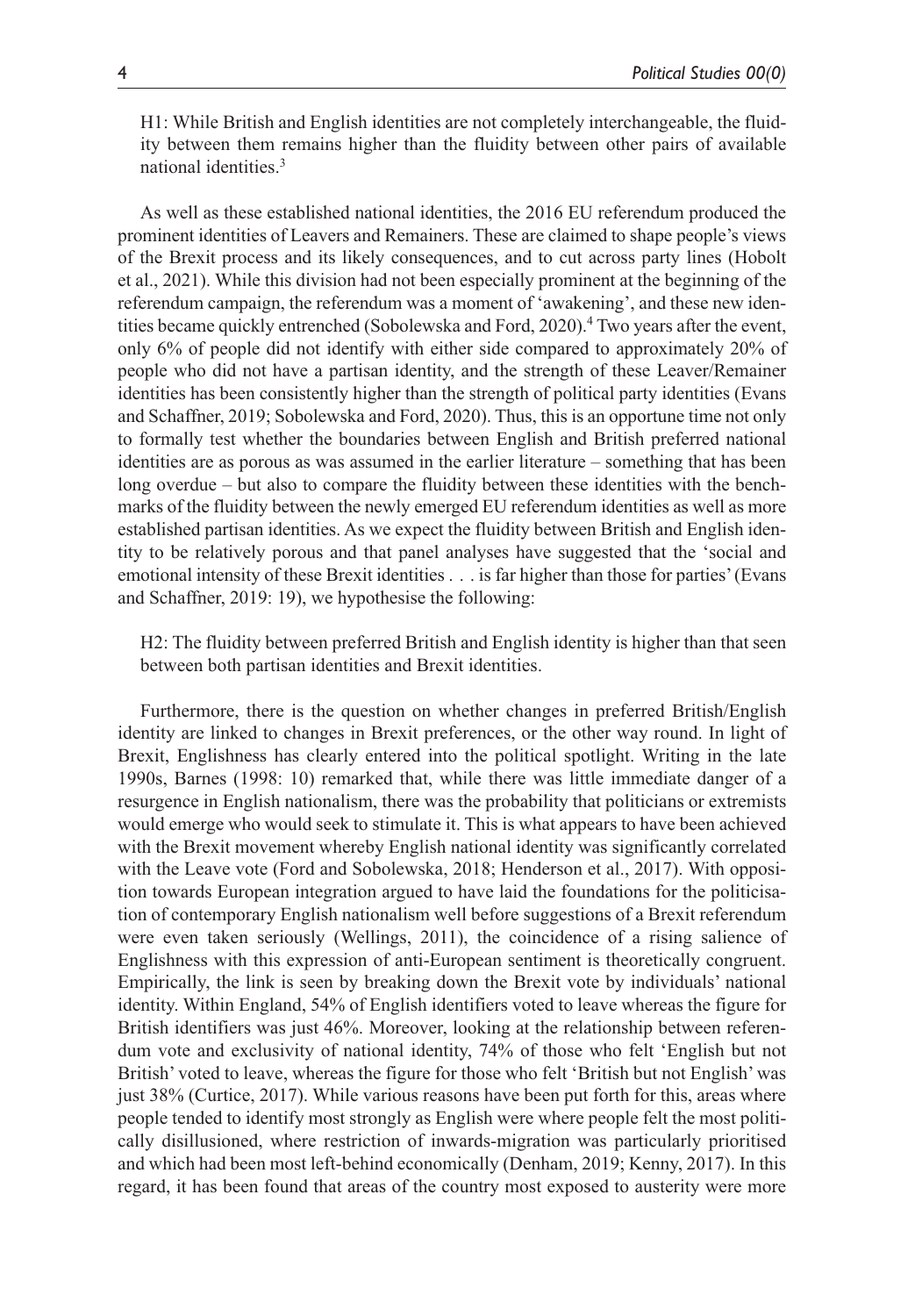likely to vote for UKIP in the 2015 General Election and in turn to vote Leave in 2016 (Fetzer, 2019).

The question of the causal direction between holding an English identity and Brexit preferences is however unclear, given that while the Brexit referendum was itself a product of nationalist mobilisations that pre-date the event, the referendum also facilitated the political expression of these nationalist tendencies (Wellings, 2021). As the studies just discussed rely on aggregate data, they cannot investigate individual-level changes. Thus, in the aftermath of the referendum, to what extent is a feeling of Englishness a driver of Brexit, or is it instead more a reflection of the issues raised by Brexit? If we are correct in supposing that Englishness is a more fluid identity than is a Leaver identity, it seems theoretically plausible that the causal direction will run from the more entrenched Leaver identity to the more fluid English one, rather than the other way round. We therefore hypothesise the following:

H3: The direction of causality is less likely to go from holding an English preferred identity to having a preference for Brexit than from having a preference for Brexit to holding an English preferred identity.

Having outlined the rationale for our study, the article proceeds as follows. In the next section, we detail our dataset, our measures and the methods we use. In the following section, we analyse the overtime fluidity between different national, partisan and EU referendum identities, respectively, within the UK before then examining within England specifically the relationship between switching between English and British preferred identities and switching one's EU referendum vote intention were another referendum to be held. Finally, we summarise our findings and discuss their implications.

## **Data and Methods**

We use eight waves of panel data collected online through Kantar Public covering the whole of the UK. During collection, special efforts were made to have good samples of 'hard to reach' sectors of society (for instance, young Londoners); these individuals received more reminders and a longer time period to respond to the survey invitation. The surveys were fielded in July/August 2017 (wave 1), October/November 2017 (wave 2), February/March 2018 (wave 3), April/May 2018 (wave 4), July/August 2018 (wave 5), November 2018 (wave 6), March/April 2019 (wave 7) and July/August 2019 (wave 8). The first wave had a sample of 5311, the second 3606 and the other waves had approximately 3000 individuals. Each wave contained a combination of individuals who had answered the previous wave(s) as well as fresh respondents to deal with attrition. Table 1 displays the number of individuals that were retained in each subsequent wave and the retention rate. The data performs well when benchmarked with random probability samples such as the British Social Attitudes survey (see Carl, 2017a, Online Appendix A) as

|                    |      | Wave 1/2 Wave 2/3 Wave 3/4 Wave 4/5 Wave 5/6 Wave 6/7 Wave 7/8 |      |      |      |      |
|--------------------|------|----------------------------------------------------------------|------|------|------|------|
| Respondents 2799   | 2450 | 1981                                                           | 1956 | 1612 | 1304 | 2078 |
| Retention rate 53% | 68%  | 66%                                                            | 65%  | 54%  | 47%  | 68%  |

**Table 1.** Panel Sizes and Retention Rate.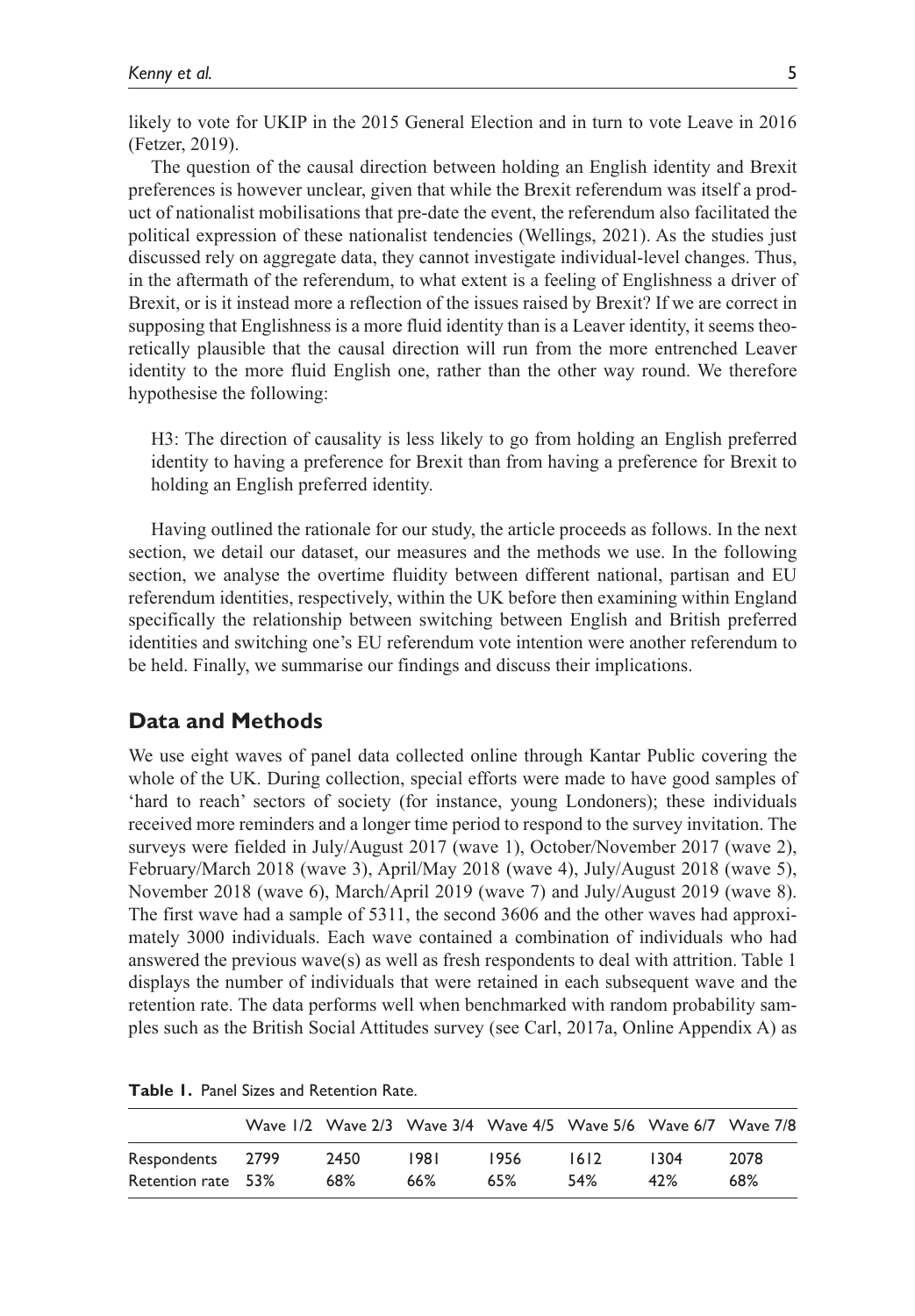well as displaying high consistency with studies based on the British Election Study (BES) (see Carl, 2017b, Online Appendix D). For robustness, we carry out additional analyses using BES panel data (Fieldhouse et al., 2019; Heath et al., 2002) where our measures overlap. This demonstrates broadly similar patterns as are found in our data, with details discussed in the results section.

Our main measure captures self-categorizations of national identity. There are many ways of eliciting these from offering closed or open categorical options to a range of different scales (Coakley, 2007: 582–583; Sinnott, 2006). We proceed in two steps. First, we ask respondents: 'Turning now to your national identity which, if any, of the following describes the way you think of yourself? Please choose as many or as few as apply' and presenting them with a list of eight different national identities.<sup>5</sup> This allows us to capture whether individuals subscribe to multiple national identities. As we are particularly interested in individuals' primary national identity, for respondents with more than one national identity we then asked, 'And if you had to choose, which one best describes the way you think of yourself?'. This question has previously been fielded as part of the BES (Heath et al., 2002).6

Partisan identity is captured with the standard BES question, 'Generally speaking, do you think of yourself as Labour, Conservative, Liberal Democrat, or what?'. Other options provided were UKIP, the Green Party and the BNP, and in wave 8 we additionally included the Brexit Party and the Independent Group for Change. For respondents in Northern Ireland, Scotland and Wales, each of their main regional parties were included in both the question and the answer categories.<sup>7</sup> To capture Leaver/Remainer identity, we asked 'Generally speaking, do you think of yourself as a "Brexiteer" or a "Remainer"'.8 We also use questions on which way respondents voted/if they had not voted which way would they have voted in the 2016 referendum as well as, from the second wave onwards, how individuals would vote if there were another referendum. Brexit identities and Brexit preferences are strongly correlated but, to avoid ambiguity, we always use the term 'Brexit preferences' when referring to the measure of how people would vote if there were another referendum.

We focus on analysing the fluidity of our measures in consecutive waves rather than examining the entire time series at once. This has two primary advantages. First, due to individuals moving in and out of the panel, we have very few individuals who answered every wave, and so would run into issues of both power and representativeness. Second, this strategy enables us to see clearly between what points in time any potential change in fluidity that we might find occurs.

As indicators of fluidity, we use symmetrical log odds ratios (SLORs) (Fisher and Swyngedouw, 2002; Heath et al., 1991). Given two options X and Y at time points  $t_1$  and t<sub>2</sub>, we calculate SLORs using the following formula:<sup>9</sup>

> *ln Probability choosing X at t givenachoiceof X at t Probabili* (Probability choosing X at t, given a choice of X at  $t_1$ ) / (  $_2$  given a choice of  $\Lambda$  at  $\iota_1$ *ty choosing Y at t givenachoiceof X at t Probability choosing X a*  $\mathcal{L}_2$  given a choice of  $X$  at  $t_1)$ (*Probability choosing X at t*<sub>2</sub> given a choice of Y at t *Probability choosing Y at t givenach*  $_2$  given a choice of 1 at  $\eta_1$ 2 ) / (*Probability choosing*  $Y$  at  $t_2$  given a choice of  $Y$  at  $t_1$ ) ſ  $\overline{\mathcal{L}}$  $\mathbf{I}$  $\mathsf{I}$  $\mathsf{I}$  $\overline{\phantom{a}}$  $\setminus$ J  $\overline{\phantom{a}}$  $\overline{\phantom{a}}$  $\overline{\phantom{a}}$  $\bigg\}$

An SLOR of 0 indicates complete interchangeability between the two options. As less switching occurs between the given options, relative to the number of individuals remaining constant, the value of the SLOR increases. Thus, the ratios can be interpreted such that lower values approaching zero indicate greater fluidity, whereas higher values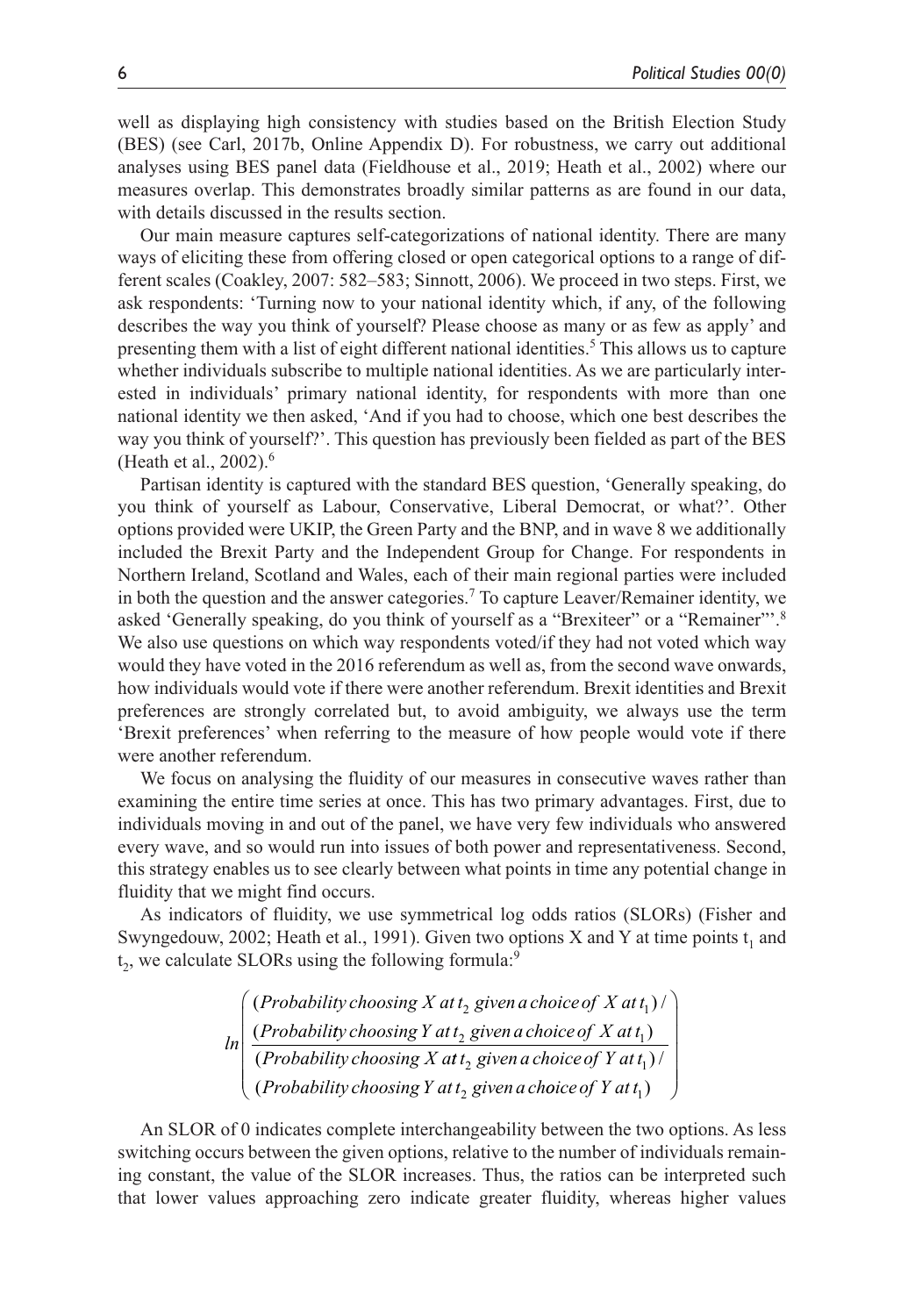indicate greater stickiness between the two given options. Our analyses use unweighted data as the *xttrans* Stata command that we use to calculate transition probabilities does not permit weights. However, the demographic composition of our panels is similar across the waves (see Online Appendix A).

We also carry out cross-lagged panel models on the relationship between having an English/British preferred identity and one's Brexit preferences.10 Given two variables a and b at time points  $t_1$  and  $t_2$ , such models allow one not only to examine the direct effect of variable a at t<sub>1</sub> on a at t<sub>2</sub> (as well as the effect of b at t<sub>1</sub> on b at t<sub>2</sub>), but also the lagged effect of variable a at  $t_1$  on b at  $t_2$  and the effect of variable b at  $t_1$  on a at  $t_2$ . In this way, it allows one to investigate the direction of causality between two given variables measured in two or more panel waves and to adjudicate on the presence of reciprocal or directional influences (Kearney, 2017). Cross-lagged models do not provide as strong evidence of causality as do field experiments or fixed effects panel models, but provide much stronger indications than purely cross-sectional analyses. They have recently been used to examine the relationship between the strength of ethnic group identification and ethnic-groupbased relative deprivation in New Zealand (Zubielevitch et al., 2020). As we use two dichotomous variables, we carry out such analysis through generalised structuralised equation models with a Bernoulli distribution and a logit link.

# **Results**

# *Examining the Fluidity between National, Partisan and EU Referendum Identities*

To begin with, we present the SLORs for individuals' preferred national identity from 2017 to 2019 in Figure 1. The first thing to notice is the relatively high level of fluidity between British and English preferred identities. This consistently oscillates around a value of 3 and indicates that individuals are relatively likely to go back and forth being the two identities, in comparison to the lower levels of fluidity between British and Scottish and between British and Welsh identities. Between wave 1 and 2, for instance, 24% of respondents who had a primary English identity in wave 1 switched to a primary British identity in wave 2 and the figure going in the opposite direction from British to English was 12% (see Online Appendix B). Thus, this appears to be evidence that English and British identities are more likely to be used as substitutes than are British and Scottish or British and Welsh identities.<sup>11</sup> At the same time, the British/English SLORs of around 3 are significantly different from 0.

Delving into the fluidity between preferred European identities and both preferred English and British identities is also of note. As discussed earlier, Englishness is particularly linked to Euroscepticism and thus one would not expect high levels of fluidity between preferred English and preferred European identities. This is what the data show with the levels of fluidity between English and European preferred identities generally on par to those between British and Scottish identities with SLORs around 7. Moreover, there is consistently higher fluidity between British and European than between English and European preferred identities. This supports the view that feelings of Britishness are more compatible with feelings of Europeanness than are feelings of Englishness. So although we find greater fluidity between Britishness and Englishness than between some of the other pairs of identities, we also find evidence of how Englishness is more closed to Europeanness than is Britishness.<sup>12</sup>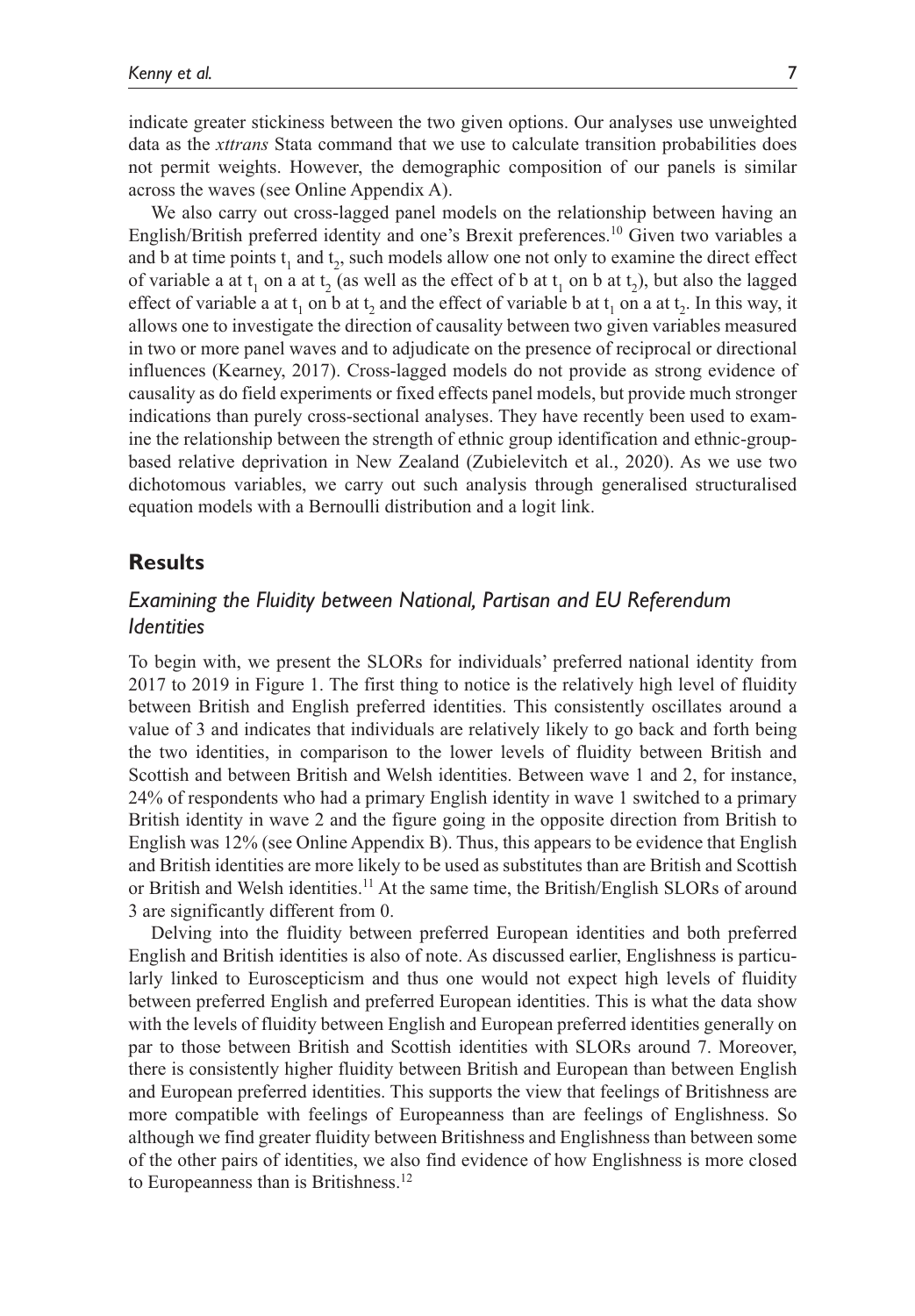

**Figure 1.** SLORs for National Identity with 95% CI (2017–2019). The SLORs should be interpreted so that higher numbers indicate higher 'stickiness' while low numbers indicate more fluidity.

A key question is whether the fluidity between these identities is different now compared with two decades previously when the work of Cohen (1994) implied that the fluidity between the two identities meant that they were almost interchangeable. As our national identity question was repeatedly asked in the four-wave 1997–2001 BES panel study, we can investigate this. While some caution must be applied as the gaps between these panels were longer at 1- and 2-year intervals whereby one might expect less internal consistency, it is nevertheless instructive. The SLORs for this period are displayed in Figure 2 (see Online Appendix B for transition probabilities). They suggest that the fluidity between British and English preferred identities used to be greater, revolving around 2 compared with the figure of 3 recorded in the 2017–2019 period. So while still relatively fluid today, our results demonstrate there is now a greater degree of 'stickiness'. Meanwhile, the fluidity between both English/European preferred identities and Welsh/ British preferred identities is almost identical in the BES panel and in our Brexit panel. Although it would seem that the fluidity between British/Scottish preferred identities used to be greater, the evidence is less robust as the confidence intervals for these estimates between 1997 and 2001 do overlap with some of the estimates between 2017 and 2019.

Returning to the 2017–2019 data, how do these findings on the movement between national identities compare with switching between different partisan identities? From the theory of proximity, one would expect that the further away two parties are from each other ideologically, the greater the stickiness would be, whereas one would expect greater fluidity when two parties are closer to each other (Fisher and Swyngedouw, 2002).

This is what we generally see in Figure 3. The SLORs between Labour and Conservative identities remain consistently high with values around 8 or even higher. Meanwhile, the SLORs between Labour and Liberal Democrat identities are predominantly lower than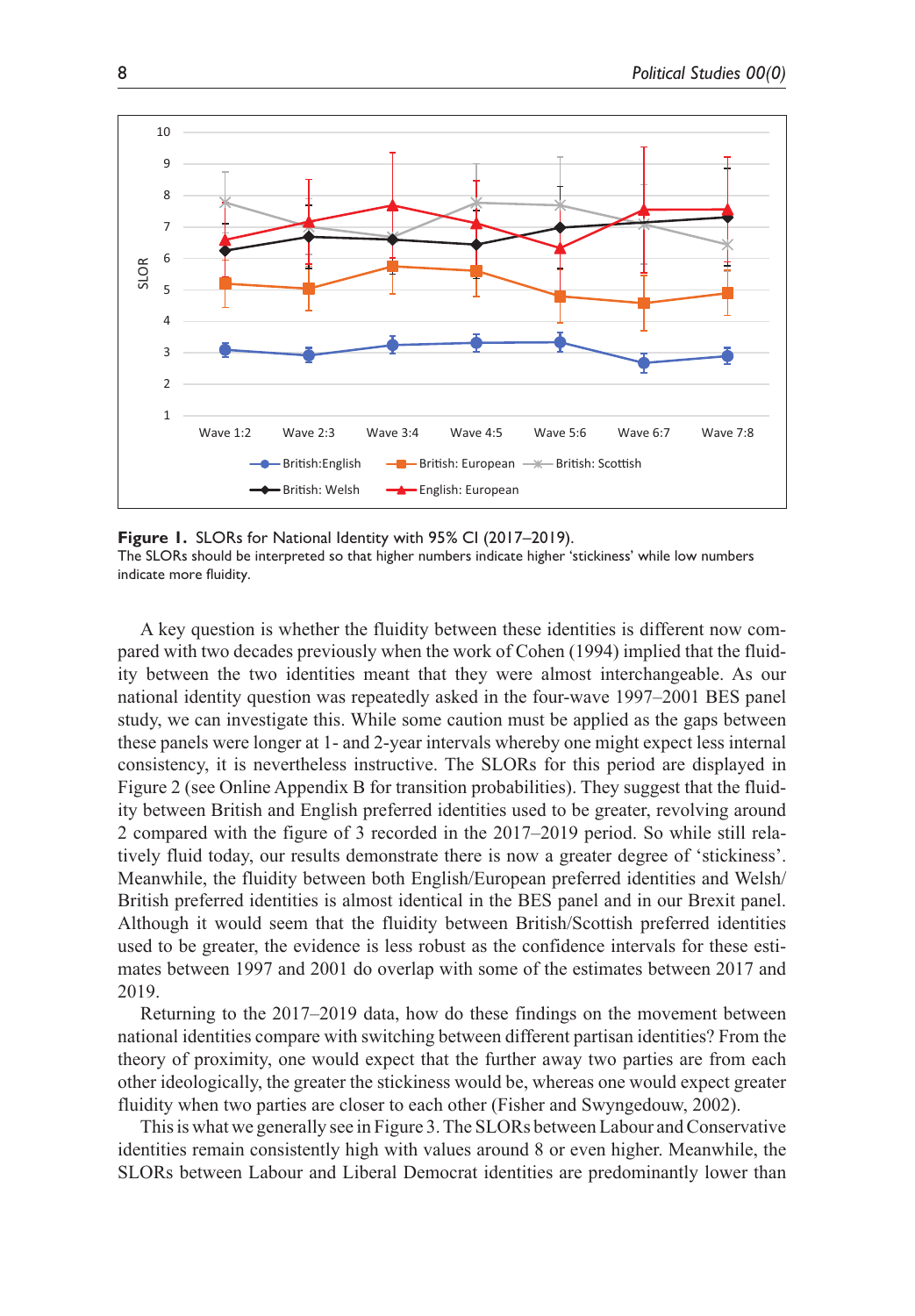

### **Figure 2.** SLORs for National Identity with 95% CI (1997–2001).

The SLORs should be interpreted so that higher numbers indicate higher 'stickiness' while low numbers indicate more fluidity.



### **Figure 3.** SLORS for Partisanship with 95% CI.

The SLORs should be interpreted so that higher numbers indicate higher 'stickiness' while low numbers indicate more fluidity.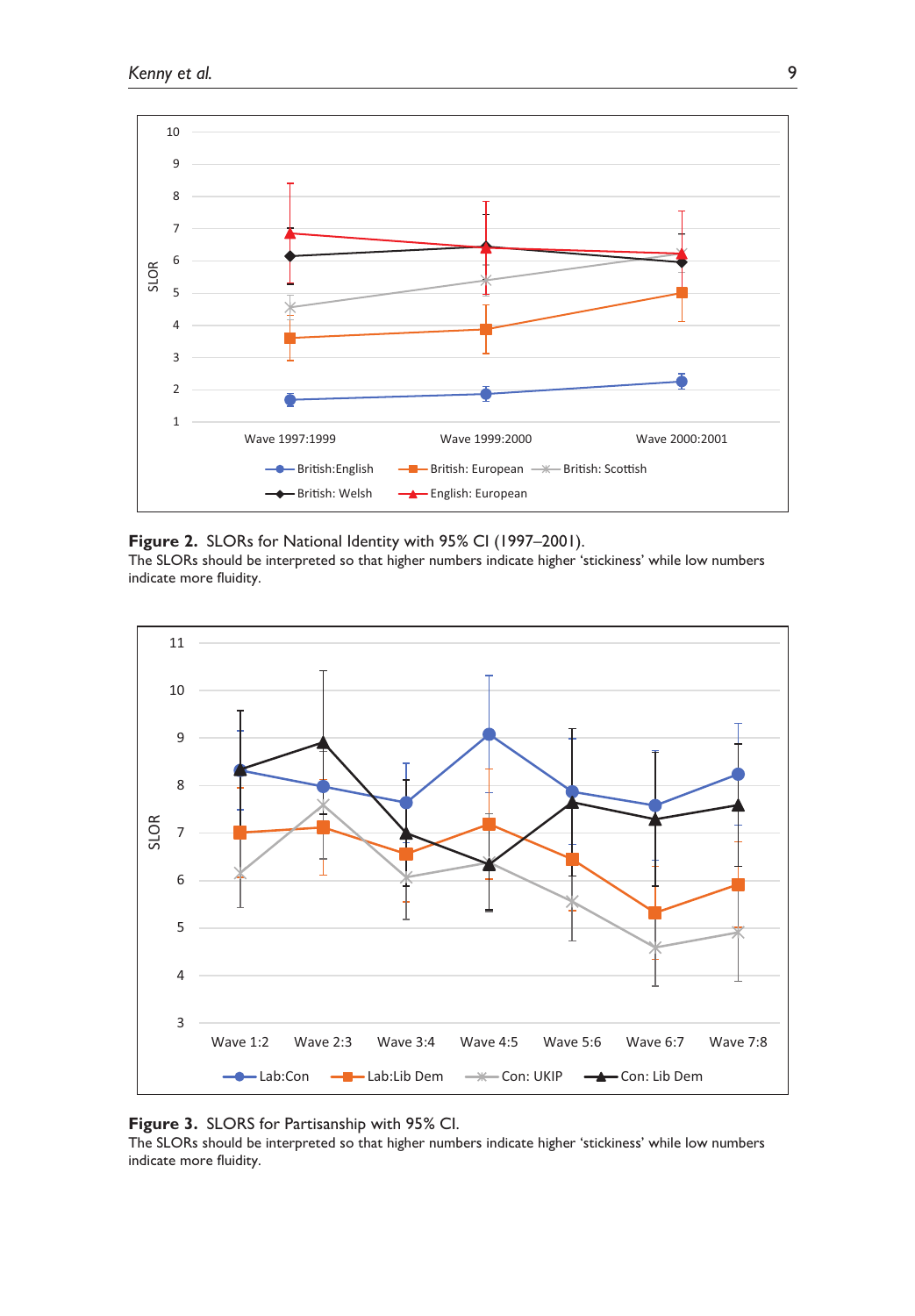those between Labour and Conservative identities, although the Labour/Liberal Democrat ratio decreases notably from 7.2 between waves 4 and 5, to 6.5 and 5.3 between waves 5 and 6 and between waves 6 and 7, respectively. A similar phenomenon occurs for the fluidity between Conservative and UKIP identities. This suggests a pattern of increasing fluidity in later waves as dissatisfaction with the Brexit process increased, although this is largely confined to changes between Labour/Liberal Democrat and between Conservative/UKIP identifiers. And in both cases, this fluidity slightly decreases again between waves 7 and 8.13 It is also worth noting that Labour, Conservative, Liberal Democrat and UKIP partisans (contained in Online Appendix C for space reasons<sup>14</sup>) all have similar levels of fluidity between those switching back and forth between having a partisan identity and not having one.

In comparing the fluidity of these partisan identities to the fluidity of national identities, it is quite stark that even the partisan identities that display the greatest fluidity (e.g. Labour/Liberal Democrat or Conservative/UKIP) are much less fluid at all time points than the level of fluidity between British and English preferred identities. This underscores the relative fluidity of the boundary between British and English identities.<sup>15</sup>

A comparison can also be made with the fluidity of Brexiteer<sup>16</sup>/Remainer identities. Between each consecutive wave, between 88% and 93% of individuals maintain their identities as either a Brexiteer or a Remainer. This fits in with previous research (Evans and Schaffner, 2019; Hobolt et al., 2021) that suggests that these have become important identities. However, what our SLORs in Figure 4 demonstrate is that the boundary between these two identities – while still relatively sharp – may have become slightly more permeable between the autumn of 2017 and the summer of 2018 before subsequently fluctuating around the same level.<sup>17,18</sup> Analysis of the fluidity of Leaver to Remainer identity in the BES over this time period shows similar values of between



#### **Figure 4.** SLORs for EU Referendum Identity with 95% CI.

The SLORs should be interpreted so that higher numbers indicate higher 'stickiness' while low numbers indicate more fluidity.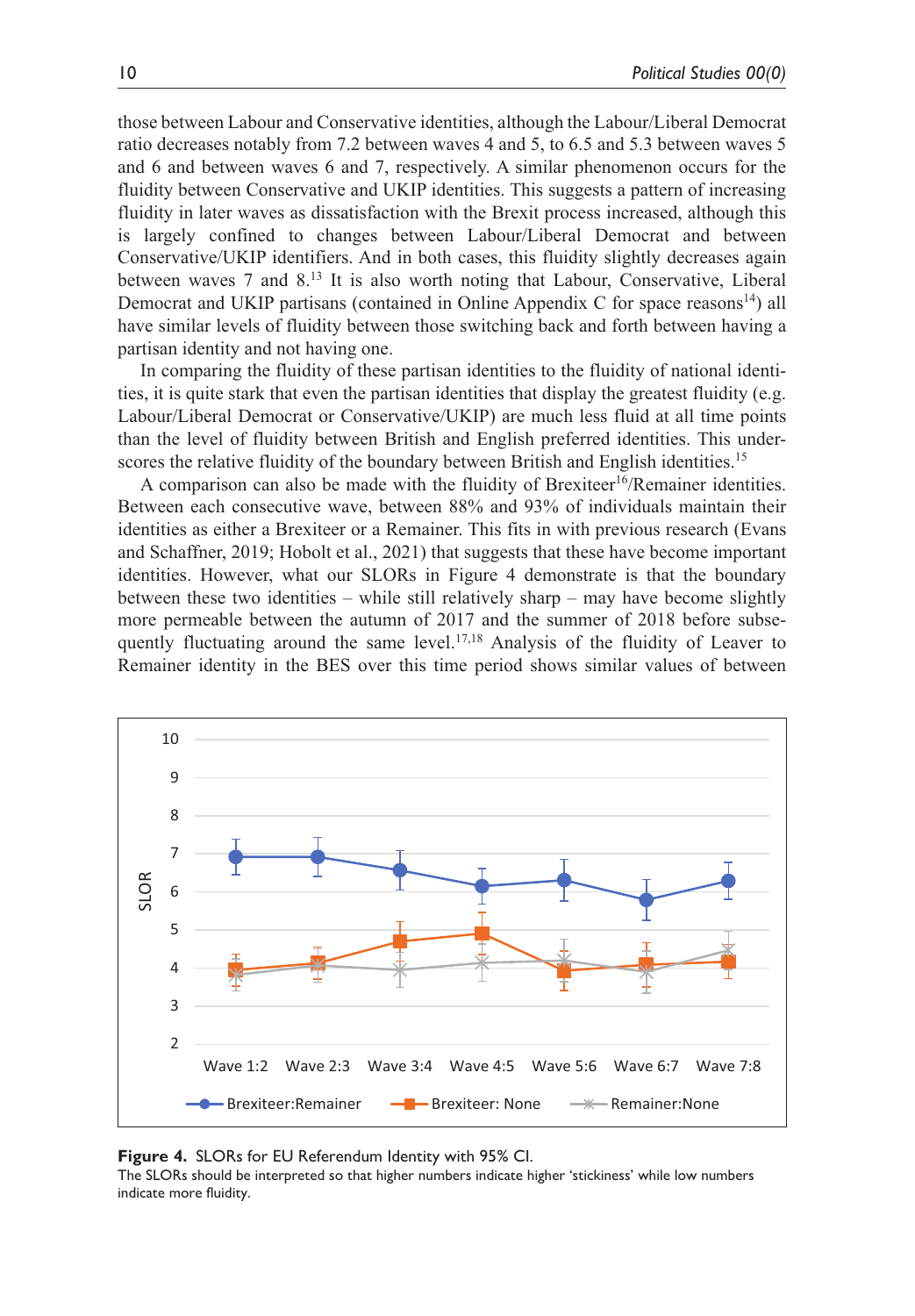6.3 to 7.1 (see Online Appendix D). This both validates the replicability of our findings, as well as supports our assertion of our 'Brexiteer' identity being equivalent to the 'Leaver' identity used elsewhere in the literature. Thus, this referendum identity is becoming more fluid than the movement between English and European preferred identities and between British and Scottish identities, although remains stickier than the boundaries between the other national identities. Moreover, there is consistently greater fluidity between Brexit and Remain identities than there is between the major partisan identities such as Conservative and Labour. Indeed, it is little different overall from the fluidity between Labour and Liberal Democrat or between Conservative and UKIP partisan identities.

From this analysis, it is clear that the fluidity between British and English preferred identities is particularly noteworthy in comparison with the fluidity between other political identities. We carry out further analysis on three-wave panel data to enable us to distinguish whether people on average are making meaningful durable changes to their identity or whether they are merely randomly switching due to the interchangeable nature of the identities. For this analysis, we refer to the seminal work of Converse (2006). Converse puts forward the case in his 'black and white' model that on a given issue that, while there are individuals whose attitudes are crystallised and unlikely to shift, for the rest response sequences over time are statistically random due to respondents not having meaningful opinions. In such a scenario, the aggregate level change in responses over consecutive time periods should remain the same. Thus, in a three-wave panel, if the aggregate instability between points  $t_1$  and  $t_2$ , between points  $t_3$  and  $t_4$  and between points  $t_1$  and  $t_3$  on a measure are the same, then this shows that there is no process of meaningful change in stability occurring among respondents. If meaningful change were to occur, one would expect to see substantial changes in the aggregate levels of change between these time points. Although attrition is lower between two consecutive waves than between three, we consider the analysis of three-wave changes worth undertaking for a full understanding of patterns of change.

In Table 2, we present SLORs for individuals who remained in three consecutive panels. We present these for our main two national identities of interest – preferred Britishness and Englishness – as well as for switching between a Brexit and a Remain identity. We also including SLORs for switching between Labour and both the Conservatives and the Liberal Democrats. In the former, we would expect to see these estimates being sticky throughout, whereas we expect to find greater fluidity in the latter case in our later waves.

Overall, the fluidity between these pairs of identities relative to each other remains similar to what we showed using two consecutive panels. Britishness and Englishness are by far the most fluid. In all waves, with the exception of a slight difference in the wave 3–5 panel, the SLORs for Britishness and Englishness are practically indistinguishable from each other. For the fluidity between having a Labour and a Liberal Democrat identity, it appears to be between waves 5 and 6 where a change is noticeable and this is of a much greater magnitude. While we may have power issues from the smaller sample, we can say that the fluidity between these preferred British and English identities has not been hardening or softening over our time period.<sup>19</sup>

# *National Identity to Brexit Preferences or Brexit Preferences to National Identity?*

The SLORs allowed us to examine the relative fluidity between two given identities, but not to say anything about the direction of movement or potential political causes or consequences. We focus on delving into these in this last part of the article.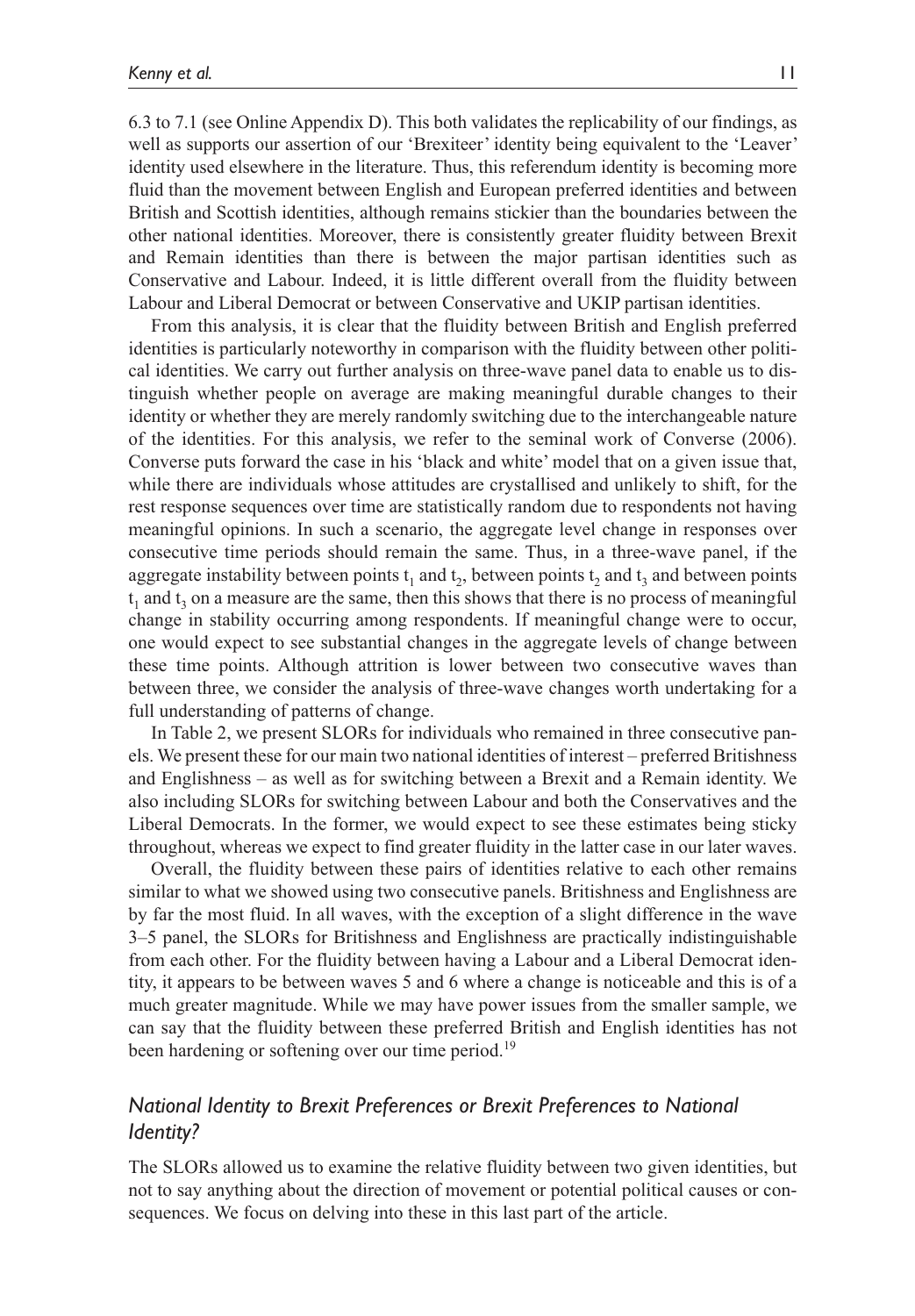| w1-3 Panel            |                 |             |             |             |             |             |
|-----------------------|-----------------|-------------|-------------|-------------|-------------|-------------|
|                       | Waves 1:3       |             | Waves 1:2   |             | Waves 2:3   |             |
|                       | <b>SLOR</b>     | CI          | <b>SLOR</b> | CI          | <b>SLOR</b> | CI          |
| Brit: Eng             | 3.0             | [2.7, 3.2]  | 3.3         | [3.0, 3.5]  | 3.0         | [2.7, 3.2]  |
| <b>Brexit: Remain</b> | 7.2             | [6.6, 7.8]  | 7.3         | [6.7, 7.9]  | 7.2         | [6.6, 7.8]  |
| Lab: Con              | 7.8             | [7.0, 8.7]  | 8.4         | [7.4, 9.3]  | 8.6         | [7.6, 9.6]  |
| Lab: LD               | 6.6             | [5.6, 7.7]  | 6.9         | [5.8, 7.9]  | 7.9         | [6.5, 9.2]  |
| n                     | 2019            |             |             |             |             |             |
| w2-4 Panel            |                 |             |             |             |             |             |
|                       | Wave 2:4        |             | Waves 2:3   |             | Waves 3:4   |             |
|                       | <b>SLOR</b>     | CI          | <b>SLOR</b> | CI          | <b>SLOR</b> | CI          |
| Brit: Eng             | 3.1             | [2.9, 3.4]  | 2.9         | [2.7, 3.2]  | 3.3         | [3.0, 3.6]  |
| Brexit: Remain        | 6.7             | [6.1, 7.2]  | 7.0         | [6.4, 7.7]  | 6.7         | [6.1, 7.4]  |
| Lab: Con              | 9.0             | [7.7, 10.3] | 8.5         | [7.4, 9.6]  | 7.9         | [7.0, 8.9]  |
| Lab: LD               | 7. I            | [5.9, 8.3]  | 7.5         | [6.1, 8.9]  | 6.5         | [5.4, 7.5]  |
| n                     | 1713            |             |             |             |             |             |
| w3-5 Panel            |                 |             |             |             |             |             |
|                       | Wave 3:5        |             | Wave 3:4    |             | Wave 4:5    |             |
|                       | <b>SLOR</b>     | <b>CI</b>   | <b>SLOR</b> | CI          | <b>SLOR</b> | CI          |
| Brit: Eng             | 3.0             | [2.7, 3.3]  | 3.2         | [2.9, 3.6]  | 3.7         | [3.3, 4.0]  |
| Brexit: Remain        | 6.6             | [5.9, 7.2]  | 6.4         | [5.8, 7.0]  | 6.4         | [5.8, 7.0]  |
| Lab: Con              | 9.0             | [7.7, 10.5] | 8.1         | [7.0, 9.2]  | 9.7         | [8.0, 11.4] |
| Lab: LD               | 6.0             | [4.9, 7.1]  | 6.2         | [5.1, 7.3]  | 7.1         | [5.7, 8.4]  |
| n                     | 1426            |             |             |             |             |             |
| w4-6 Panel            |                 |             |             |             |             |             |
|                       | <b>Wave 4:6</b> |             | Wave 4:5    |             | Wave 5:6    |             |
|                       | <b>SLOR</b>     | CI          | <b>SLOR</b> | CI          | <b>SLOR</b> | CI          |
| Brit: Eng             | 3.1             | [2.7, 3.4]  | 3.5         | [3.1, 3.8]  | 3.56        | [3.2, 3.9]  |
| Brexit: Remain        | 5.6             | [5.0, 6.1]  | 6.0         | [5.4, 6.6]  | 6.3         | [5.7, 7.0]  |
| Lab: Con              | 7.0             | [6.0, 8.0]  | 9.9         | [7.2, 12.0] | 8.3         | [6.8, 9.8]  |
| Lab: LD               | 8.5             | [6.3, 10.7] | 8.1         | [6.2, 9.9]  | 6.4         | [5.6, 7.6]  |
| n                     | 1204            |             |             |             |             |             |
| w5-7 Panel            |                 |             |             |             |             |             |
|                       | Wave 5:7        |             | Wave 5:6    |             | Wave 6:7    |             |
|                       | <b>SLOR</b>     | CI          | <b>SLOR</b> | CI          | <b>SLOR</b> | CI          |
| Brit: Eng             | 3.1             | [2.7, 3.6]  | 3.3         | [2.8, 3.8]  | 2.9         | [2.4, 3.4]  |
| Brexit: Remain        | 6.2             | [5.4, 6.9]  | 6.7         | [5.8, 7.6]  | 6.0         | [5.2, 6.7]  |

|  | <b>Table 2.</b> Three-wave SLORs. |  |
|--|-----------------------------------|--|
|--|-----------------------------------|--|

*(Continued)*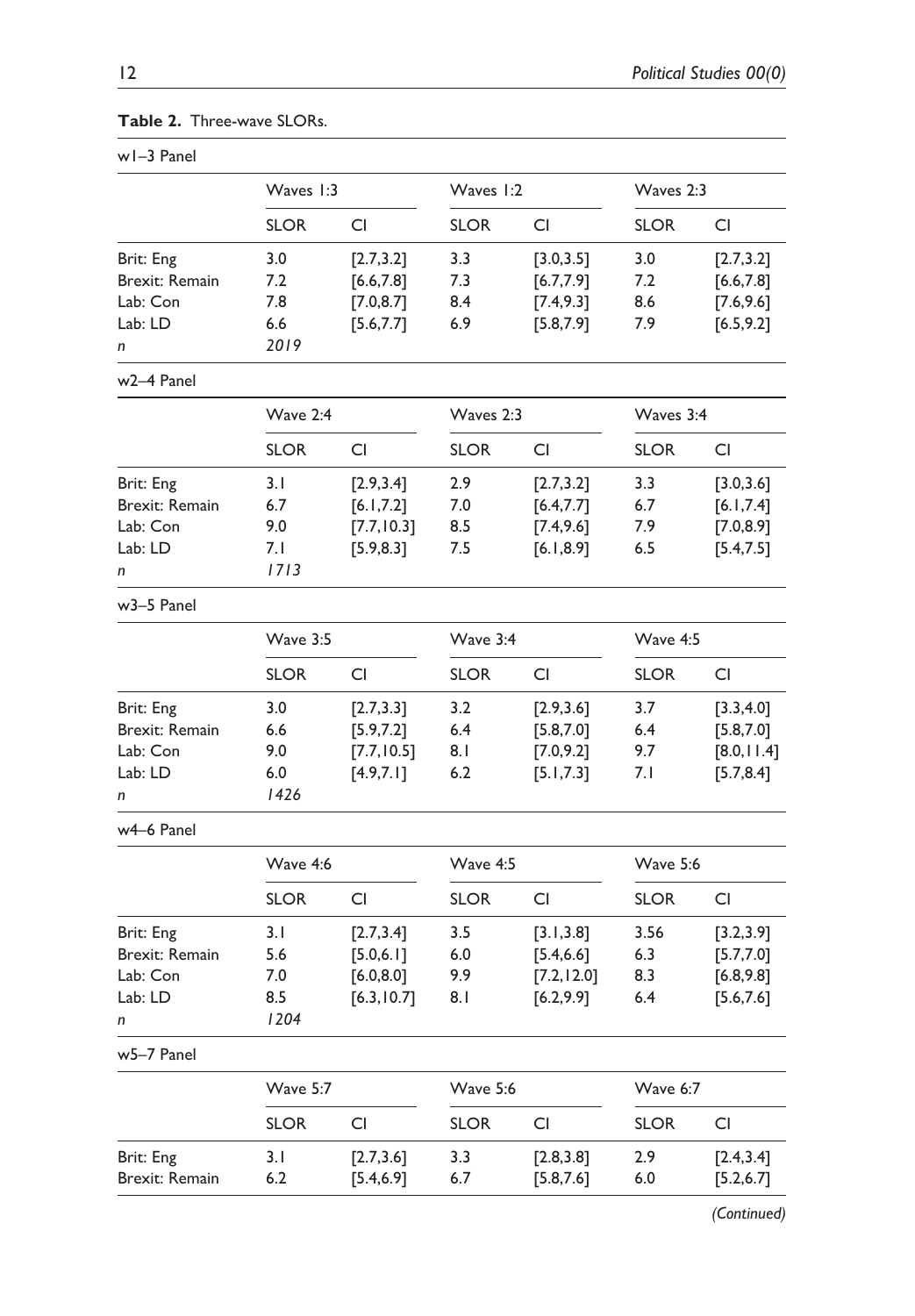| w5-7 Panel     |             |             |             |            |                 |             |
|----------------|-------------|-------------|-------------|------------|-----------------|-------------|
|                | Wave 5:7    |             | Wave 5:6    |            | Wave 6:7        |             |
|                | <b>SLOR</b> | CI          | <b>SLOR</b> | CI         | <b>SLOR</b>     | CI          |
| Lab: Con       | 8.5         | [6.4, 10.6] | 7.7         | [6.1, 9.3] | 7.6             | [6.0, 9.2]  |
| Lab: LD        | 5.7         | [4.1, 6.8]  | 5.8         | [4.4, 7.2] | 5.2             | [3.9, 6.4]  |
| n              | 710         |             |             |            |                 |             |
| w6-8 Panel     |             |             |             |            |                 |             |
|                | Wave 6:8    |             | Wave 6:7    |            | <b>Wave 7:8</b> |             |
|                | <b>SLOR</b> | CI          | <b>SLOR</b> | CI         | <b>SLOR</b>     | CI          |
| Brit: Eng      | 2.8         | [2.4, 3.2]  | 2.8         | [2.4, 3.2] | 2.8             | [2.4, 3.1]  |
| Brexit: Remain | 6.2         | [5.5, 7.0]  | 6.2         | [5.5, 6.9] | 7.2             | [6.3, 8.0]  |
| Lab: Con       | 6.3         | [5.3, 7.4]  | 7.9         | [6.5, 9.3] | 8.6             | [6.8, 10.4] |
| Lab: LD        | 5.0         | [3.8, 6.3]  | 5.3         | [4.1, 6.5] | 5.8             | [4.5, 7.2]  |
| n              | 944         |             |             |            |                 |             |

#### **Table 2.** (Continued)

SLOR: symmetrical log odds ratios; CI: confidence interval.

CI 95%; The SLORs should be interpreted so that higher numbers indicate higher 'stickiness' while low numbers indicate more fluidity.

To investigate the direction of movement – and in particular its relationship with Brexit divisions – in Table 3, we present the transition probabilities for retaining one's English or British preferred identity in subsequent panel waves broken down by how individuals voted in the Brexit referendum/how they would have voted in the referendum if they did not manage to vote.<sup>20</sup> This vote/would have voted variable has been chosen as it stays constant between waves. While we know from cross-sectional data analysis that Brexit voting was higher among English than British identifiers (Curtice, 2017), these results show that one's Brexit vote is correlated with one's probability of maintaining an English preferred identity. Those who voted/would have voted Leave have a far greater consistency in retaining their English preferred identity than those who voted/would have voted Remain. In other words, we find more switching away from Englishness among Remainers. The magnitude ranges from 7 to 24 percentage points. However, there is no

|                                 | W1/2 | W <sub>2/3</sub> | W <sub>3/4</sub> | W4/5 | W5/6 | W6/7   | W7/8   |
|---------------------------------|------|------------------|------------------|------|------|--------|--------|
| English Preferred ID Stability: |      |                  |                  |      |      |        |        |
| Leave Voters                    | 78.9 | 79.5             | 82.7             | 83.4 | 83.0 | 75.2   | 79.2   |
| <b>Remain Voters</b>            | 66.4 | 56.9             | 68.4             | 71.3 | 75.5 | 50.8   | 66.7   |
| Leave - Remain Voters           | 12.5 | 22.6             | 14.3             | 12.1 | 7.5  | 24.4   | 12.5   |
| British Preferred ID Stability: |      |                  |                  |      |      |        |        |
| Leave Voters                    | 85.5 | 82.9             | 86.0             | 82.7 | 81.1 | 84.7   | 80.2   |
| <b>Remain Voters</b>            | 81.7 | 83.9             | 80.0             | 81.8 | 78.5 | 87.1   | 83.0   |
| Leave – Remain Voters           | 3.8  | $-1.0$           | 6.0              | 0.9  | 2.6  | $-2.4$ | $-2.8$ |

**Table 3.** Transition Probabilities for English and British National Identity by EU Referendum Vote/Would Have Voted (%).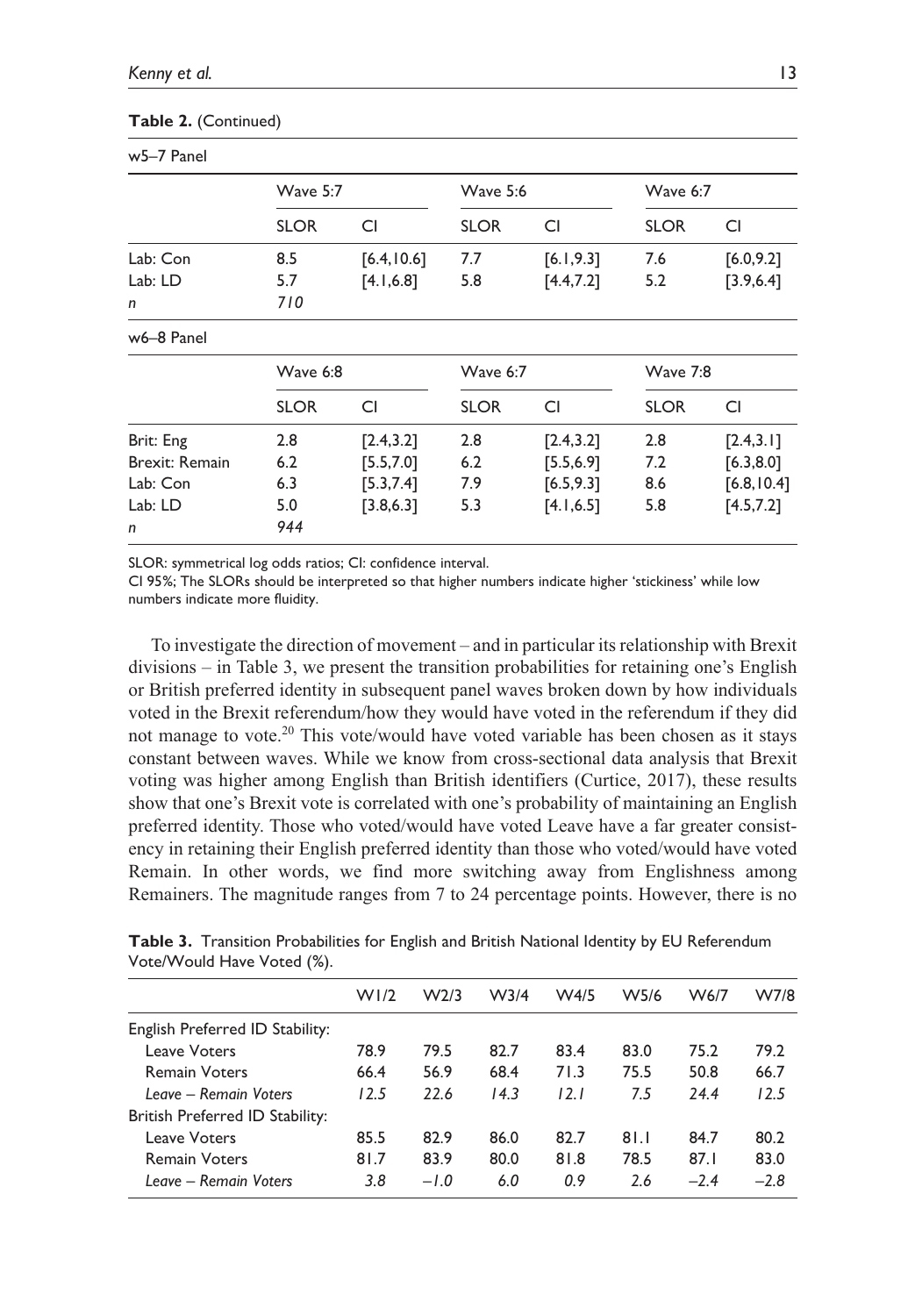such variation between Leave and Remain voters in whether they retain their British identity; the difference in the transition probabilities between leave and remain voters in whether they retained their British identity is very small in most consecutive waves and it switches back and forth between being higher for Leave or Remain voters. This may be evidence that Britishness is sufficiently fuzzy and inclusive for both of these groups to maintain British primary identities at similar rates, but is in stark contrast to the pattern seen with Englishness.<sup>21</sup>

Next, we examine the causal relationship by testing the relationship between changing British/English primary identities and changing referendum vote *intentions* were another referendum to be held from wave 2 onwards where we have the data (question: 'If there was another referendum, would you vote the same way?'). For such tests, we limit the analysis to individuals resident within England given that those in other regions are not likely to switch to a primary English identity as well as to address the fact Britishness may have different conceptions in the different constituent nations of the UK (Kiely et al., 2005) and indeed different associations with Brexit preferences (Henderson et al., 2021). What we can learn from this is whether shifting national identities and/or referendum vote intentions have implications for each other.

For this, we carry out cross-lagged panel models using generalised structural equation models with a logit function. As discussed earlier, these enable us to better understand how our two variables of interest influence each other over time (Kearney, 2017). For ease of interpretation and also because we are focused on the binary distinction between preferred British/English identity on the one hand and vote intention for remain/leave on the other hand (Brexit preference), in the subsequent analysis we only keep individuals who primarily identify either as British or English (i.e. dropping individuals with other national identities) and individuals who would vote either Leave/Remain in another referendum (i.e. dropping don't knows and those who would not vote). We make use of longer time panels of four and three waves, respectively – these have been chosen where we have sufficient sample size to make adequate deductions. In Figure 5, we present the results for individuals who stayed in the sample from waves 2 to 5 and in Figure 6 we present the results for individuals who stayed in the sample from waves 6 to 8. While there may be concerns about the lower sample size, the results are similar when we use three  $3 \times 3$  panel waves – and thus have a greater n – instead (see Online Appendix Figures E1 and E2).

Having an English preferred identity in one wave is the strongest predictor of having an English preferred identity in the subsequent wave. Similarly, having a Leave vote intention in one wave is the strongest predictor of having a Leave vote intention in the subsequent wave. The magnitude is far stronger for one's referendum vote intention (log odds ratios  $>6$ ) than it is for one's preferred national identity (log odds ratios  $<$  4) in line with our earlier findings. In addition, there is little evidence of significant effects of one's national identity in one wave on referendum vote intention in the following wave (the only exception being between waves 3 and 4). In contrast, having a Leave vote intention in one wave is a significant predictor of having a preferred English identity in the next wave (except between wave 3 and 4). The magnitude of this effect (*circa* 0.7) is approximately between a fifth and a third of the direct effect of English preferred identity (*circa* 2.9). This magnitude is often not, however, substantially different from the magnitude of having an English identity to having a Brexit preference in the subsequent wave. While these results, then, are consistent with the hypothesis that causal direction runs from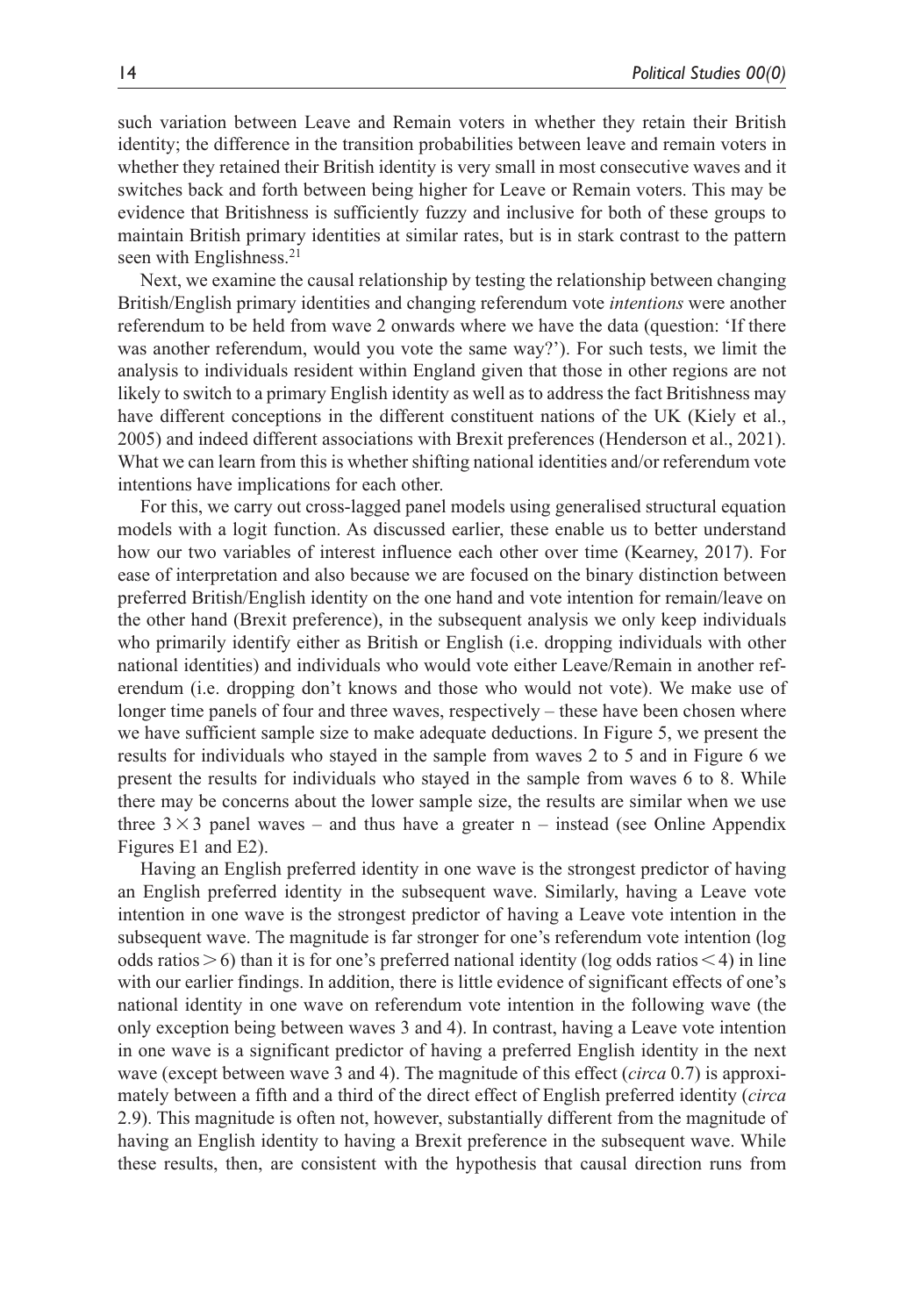

**Figure 5.** Cross-lagged Model of English (over British) Preferred Identity and Leave (over Remain) Vote Intention between Waves 2 and 5. *n*=731. \**p*<0.05, \*\**p*<0.01.



**Figure 6.** Cross-lagged Model of English (over British) Preferred Identity and Leave (over Remain) Vote Intention between Waves 6 and 8. *n*=561. \**p*<0.05, \*\**p*<0.01.

Leave/Remain Brexit choices to English/British preferred national identity rather than the other way round – and hence in line with our  $H3$  – they also do not provide strong enough evidence to be able to assert substantive effects in practice.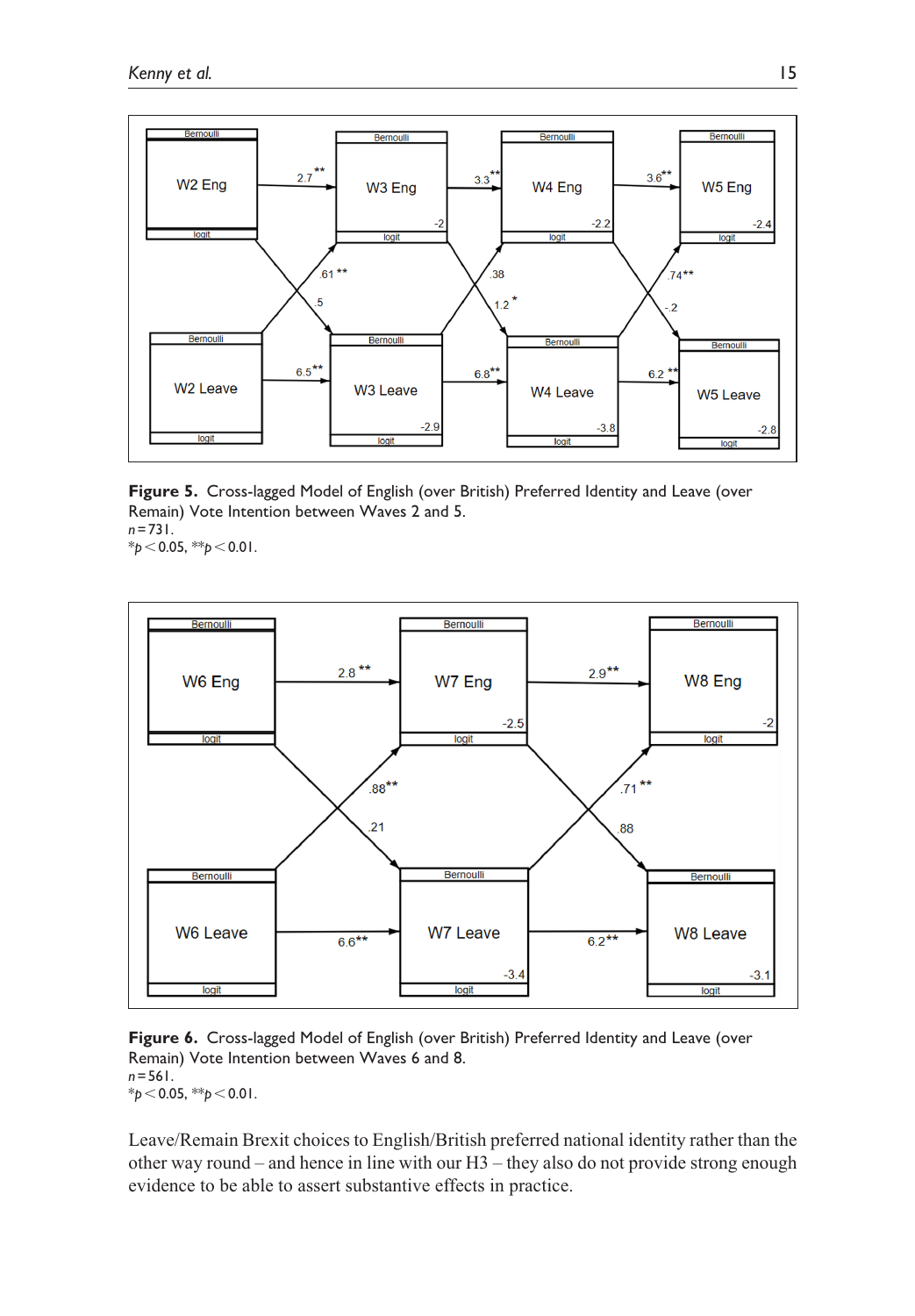To understand more fully the processes involved and get a better picture of the underlying data that informed these cross-lagged models, we look more closely at the switching patterns. In Table 4, we present tabulations for consecutive panel waves of individuals' British/English preferred identity at time  $t<sub>2</sub>$  with their referendum vote intentions at time t 1 and expressed for those who had English and British preferred identities separately at time  $t_1$ . These are again presented only for those resident within England and the row percentages are expressed per the total of those resident within England who remained in consecutive panels.

Among those with a preferred British identity at time  $t<sub>1</sub>$ , we find no substantial relationship between their  $t_1$  Leave/Remain preference and their  $t_2$  English/British choice. However, among those with an English identity at time  $t<sub>1</sub>$ , there is a substantial relationship between their  $t_1$  Leave/Remain preference and their  $t_2$  English/British choice, with Remainers being much less likely than Leavers to maintain an English identity. These results suggest an interaction between a Leave preference and an English identity. Our interpretation of this is that a Remain preference appears to be less compatible with maintaining a preferred English identity.

In Table 5, we present tabulations for consecutive panel waves of how individuals would vote in another EU referendum at time  $t_2$  with their British/English preferred identity at time  $t_1$  and expressed for those who had leave and remain vote intentions separately at time  $t_1$ . Overall, there is a high level of stickiness in individuals' intended vote choice. While among individuals with a leave vote intention at time  $t_1$ , those with an English preferred identity are more likely to maintain a leave vote intention and those with a British preferred identity are more likely to switch to a remain vote intention (and vice versa for those with a remain vote intention at time  $t_1$ ), the magnitudes are quite modest and often quite clearly within the statistical margin of error. Thus, these findings support the non-significant findings from the cross-lagged panel models.

# **Conclusion**

In this article, we demonstrate that English identity is not wholly interchangeable with a British identity, with the two identities being distinctively different in their interchangeability with a European identity. Nevertheless, the boundary between British and English preferred identities does remain relatively fuzzy; there is consistently greater fluidity between these two identities than between any of the other national, partisan or Brexit identities that we have examined. This suggests that a sizable number of individuals continue to see these identities as more or less interchangeable, moving backwards and forwards between them. Moreover, our measures of fluidity show no evidence of this boundary hardening or softening over the course of the Brexit negotiations and our analysis of three-wave consecutive datapoints suggests, as per Converse's (2006) framework, that movement between preferred British and English identities is generally at random rather than representing meaningful durable identity change.

On the other hand, a comparison of the results from our Brexit panel study and that of the BES panel 20 years earlier suggests that fluidity between British and English identities might well have been ever greater in the earlier period than it is now. In both periods, too, there are some clear differences between British and English identities: the fluidity between British and European is consistently higher than the fluidity between English and European preferred identities. This conforms with previous literature that Britishness is a more cosmopolitan identity and more compatible with Europeanness than Englishness.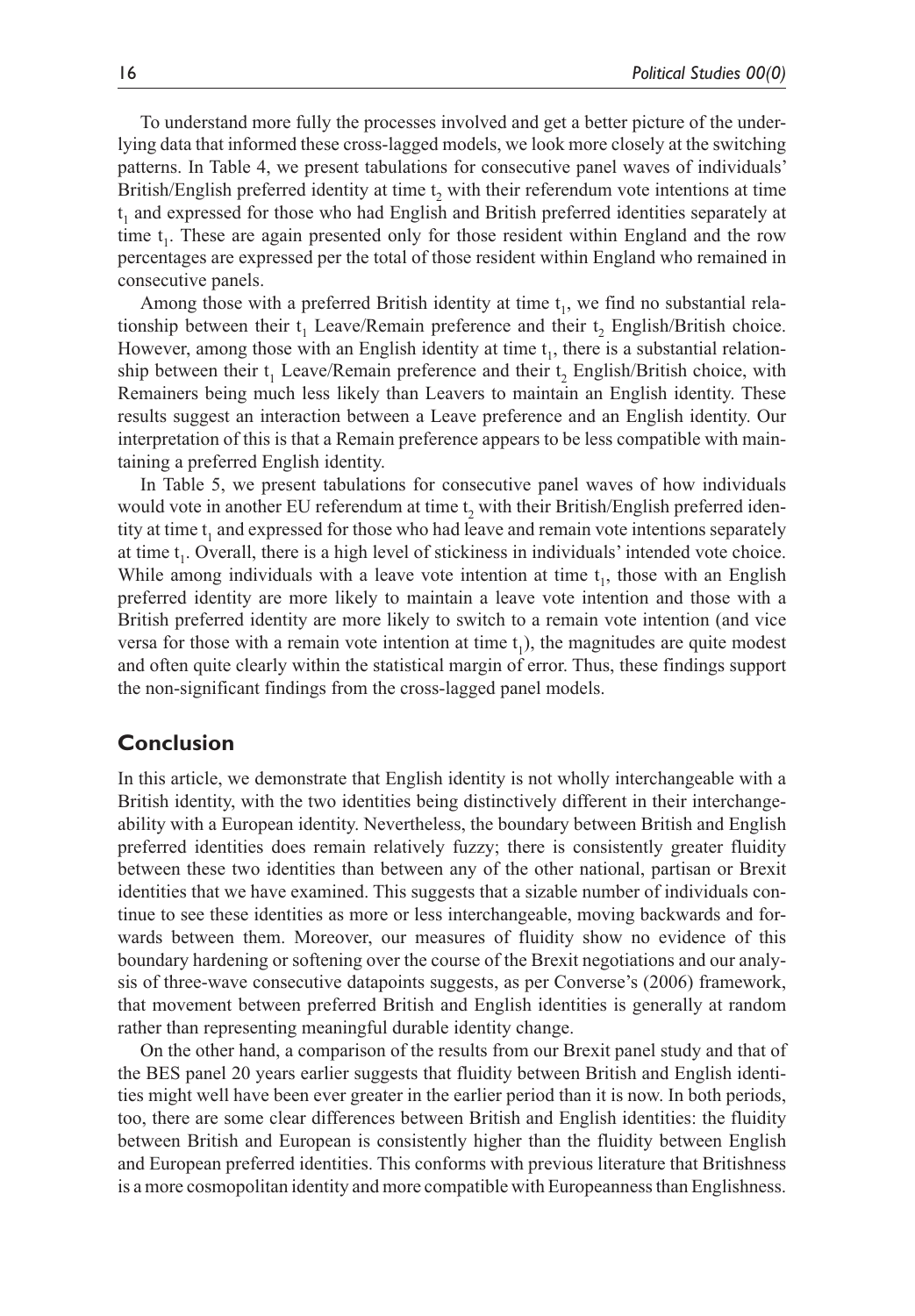| Wave 2-3 panel                                              |                |                |                                               |                |                   |
|-------------------------------------------------------------|----------------|----------------|-----------------------------------------------|----------------|-------------------|
| W2 English ID                                               |                |                | W2 British ID                                 |                |                   |
|                                                             | W3 English     | W3 British     |                                               | W3 English     | W3 British        |
| W <sub>2</sub> Leave<br>W <sub>2</sub> Remain<br>$n = 1869$ | 79.4%<br>57.9% | 19.4%<br>38.3% | W <sub>2</sub> Leave<br>W <sub>2</sub> Remain | 14.8%<br>11.9% | 83.2%<br>84.I%    |
| Wave 3-4 panel                                              |                |                |                                               |                |                   |
| W3 English ID                                               |                |                | W3 British ID                                 |                |                   |
|                                                             | W4 English     | W4 British     |                                               | W4 English     | W4 British        |
| W <sub>3</sub> Leave<br>W3 Remain<br>$n = 1537$             | 84.2%<br>68.8% | 14.8%<br>26.6% | W <sub>3</sub> Leave<br>W3 Remain             | 13.6%<br>14.1% | 85.1%<br>80.8%    |
| Wave 4–5 panel                                              |                |                |                                               |                |                   |
| W4 English ID                                               |                |                | W4 British ID                                 |                |                   |
|                                                             | W5 English     | W5 British     |                                               | W5 English     | W5 British        |
| W4 Leave<br>W4 Remain<br>$n = 1503$                         | 87.2%<br>73.7% | 12.4%<br>25.4% | W4 Leave<br>W4 Remain                         | 14.0%<br>9.2%  | 84.3%<br>87.5%    |
| Wave 5–6 panel                                              |                |                |                                               |                |                   |
| W5 English ID                                               |                |                | <b>W5 British ID</b>                          |                |                   |
|                                                             | W6 English     | W6 British     |                                               | W6 English     | W6 British        |
| W5 Leave<br>W5 Remain<br>$n = 1210$                         | 86.6%<br>71.2% | 11.9%<br>24.2% | W5 Leave<br>W5 Remain                         | 16.4%<br>13.9% | 80.1%<br>78.I%    |
| Wave 6–7 panel                                              |                |                |                                               |                |                   |
| W6 English ID                                               |                |                | W6 British ID                                 |                |                   |
|                                                             | W7 English     | W7 British     |                                               | W7 English     | <b>W7 British</b> |
| W6 Leave<br>W6 Remain<br>$n = 1050$                         | 77.9%<br>53.0% | 22.1%<br>43.0% | W6 Leave<br>W6 Remain                         | 15.7%<br>8.1%  | 84.3%<br>88.8%    |
| Wave 7-8 panel                                              |                |                |                                               |                |                   |
| W7 English ID                                               |                |                | W7 British ID                                 |                |                   |
|                                                             | W7 English     | W7 British     |                                               | W8 English     | <b>W8 British</b> |
| W7 Leave<br>W7 Remain<br>$n = 1656$                         | 78.9%<br>69.7% | 20.8%<br>26.5% | W7 Leave<br>W7 Remain                         | 19.3%<br>10.6% | 77.4%<br>83.7%    |

**Table 4.** Cross-tabulations of Preferred National Identity at Time t with Referendum Vote Intention in Wave t−1 by Preferred National Identity at Time t−1 (Row Percentages).

Non-British/English preferred identities and non-Leave/Remain vote intentions are not displayed.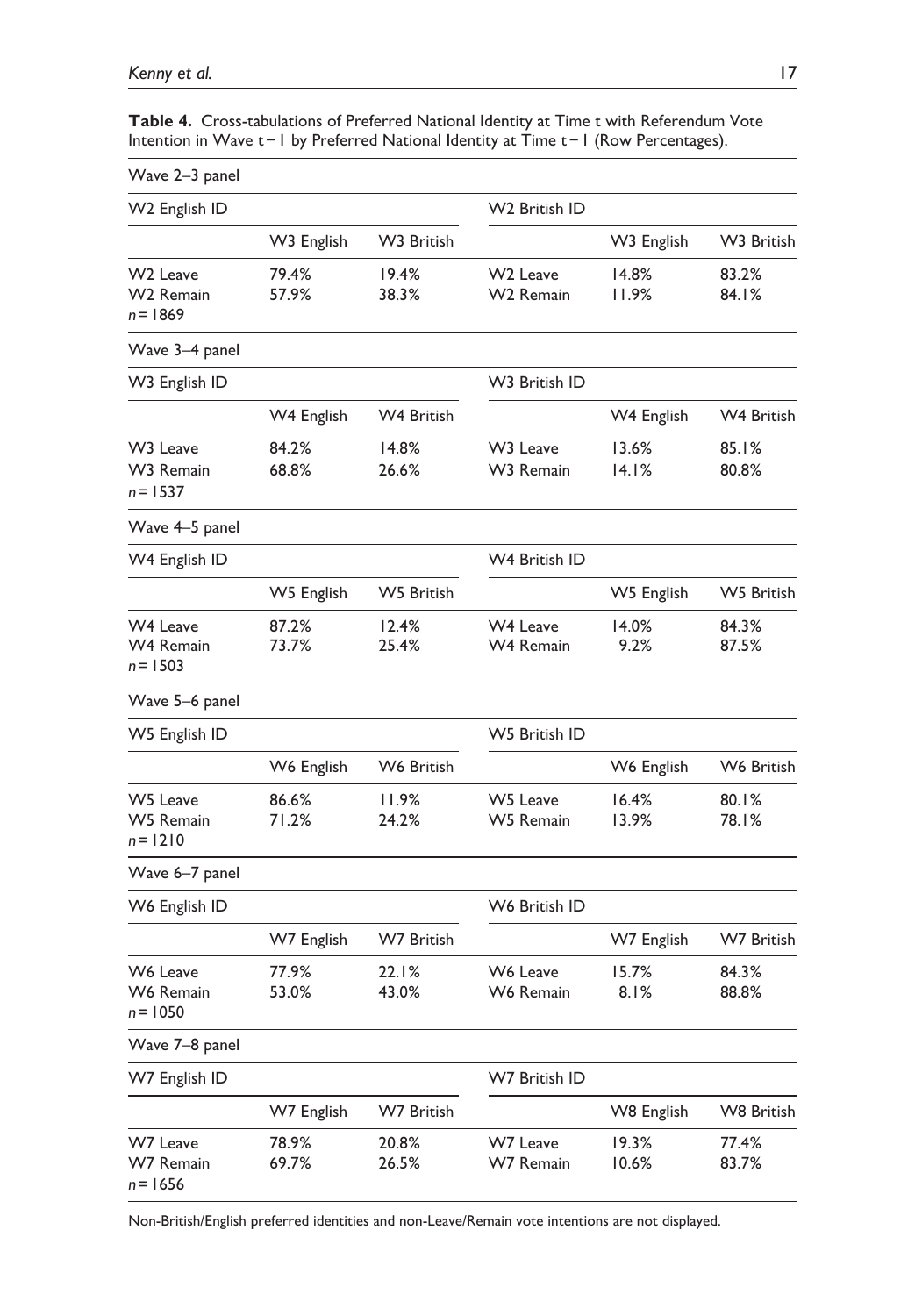| Wave 2-3 panel                      |                      |           |                                      |                      |                  |  |  |  |
|-------------------------------------|----------------------|-----------|--------------------------------------|----------------------|------------------|--|--|--|
| W2 Leave vote intention             |                      |           | W2 Remain vote intention             |                      |                  |  |  |  |
|                                     | W <sub>3</sub> Leave | W3 Remain |                                      | W <sub>3</sub> Leave | W3 Remain        |  |  |  |
| W2 English                          | 95.3%                | 2.2%      | W2 English                           | 7.66%                | 86.6%            |  |  |  |
| W2 British<br>$n = 1862$            | 93.9%                | 2.6%      | W2 British                           | 4.42%                | 90.4%            |  |  |  |
| Wave 3-4 panel                      |                      |           |                                      |                      |                  |  |  |  |
| W <sub>3</sub> Leave vote intention |                      |           | W <sub>2</sub> Remain vote intention |                      |                  |  |  |  |
|                                     | <b>W4 Leave</b>      | W4 Remain |                                      | W4 Leave             | W4 Remain        |  |  |  |
| W3 English                          | 96.5%                | 2.4%      | W3 English                           | 6.5%                 | 88.3%            |  |  |  |
| W3 British<br>$n = 1556$            | 91.4%                | 4.7%      | W3 British                           | 3.2%                 | 93.3%            |  |  |  |
| Wave 4-5 panel                      |                      |           |                                      |                      |                  |  |  |  |
| W4 Leave vote intention             |                      |           | W4 Remain vote intention             |                      |                  |  |  |  |
|                                     | W5 Leave             | W5 Remain |                                      | W5 Leave             | W5 Remain        |  |  |  |
| W4 English                          | 91.8%                | 4.4%      | W4 English                           | 6.4%                 | 90.4%            |  |  |  |
| W4 British<br>$n = 1502$            | 90.3%                | 4.9%      | W4 British                           | 5.0%                 | 93.6%            |  |  |  |
| Wave 5-6 panel                      |                      |           |                                      |                      |                  |  |  |  |
| W5 Leave vote intention             |                      |           | W5 Remain vote intention             |                      |                  |  |  |  |
|                                     | W6 Leave             | W6 Remain |                                      | W6 Leave             | W6 Remain        |  |  |  |
| W5 English                          | 95.3%                | 3.6%      | W5 English                           | 5.3%                 | 87.1%            |  |  |  |
| W5 British<br>$n = 1233$            | 89.7%                | 5.9%      | W5 British                           | 5.4%                 | 89.5%            |  |  |  |
| Wave 6-7 panel                      |                      |           |                                      |                      |                  |  |  |  |
| W6 Leave vote intention             |                      |           | W6 Remain vote intention             |                      |                  |  |  |  |
|                                     | W7 Leave             | W7 Remain |                                      | W7 Leave             | W7 Remain        |  |  |  |
| W6 English                          | 92.3%                | 3.6%      | W6 English                           | 6.0%                 | 88.0%            |  |  |  |
| W6 British<br>$n = 1014$            | 91.1%                | 4.4%      | W6 British                           | 5.8%                 | 89.5%            |  |  |  |
| Wave 7-8 panel                      |                      |           |                                      |                      |                  |  |  |  |
| W7 Leave vote intention             |                      |           | W7 Remain vote intention             |                      |                  |  |  |  |
|                                     | <b>W8 Leave</b>      | W8 Remain |                                      | W8 Leave             | <b>W8 Remain</b> |  |  |  |
| W7 English                          | 96.4%                | 1.5%      | W7 English                           | $9.9\%$              | 85.6%            |  |  |  |
| W7 British<br>$n = 1664$            | 90.0%                | 4.7%      | W7 British                           | 5.1%                 | 91.9%            |  |  |  |

**Table 5.** Cross-tabulations of Referendum Vote Intention at Time t with Preferred National Identity in Wave t−1 by Referendum Vote Intention at Time t−1 (Row Percentages).

Non-British/English preferred identities and non-Leave/Remain vote intentions are not displayed.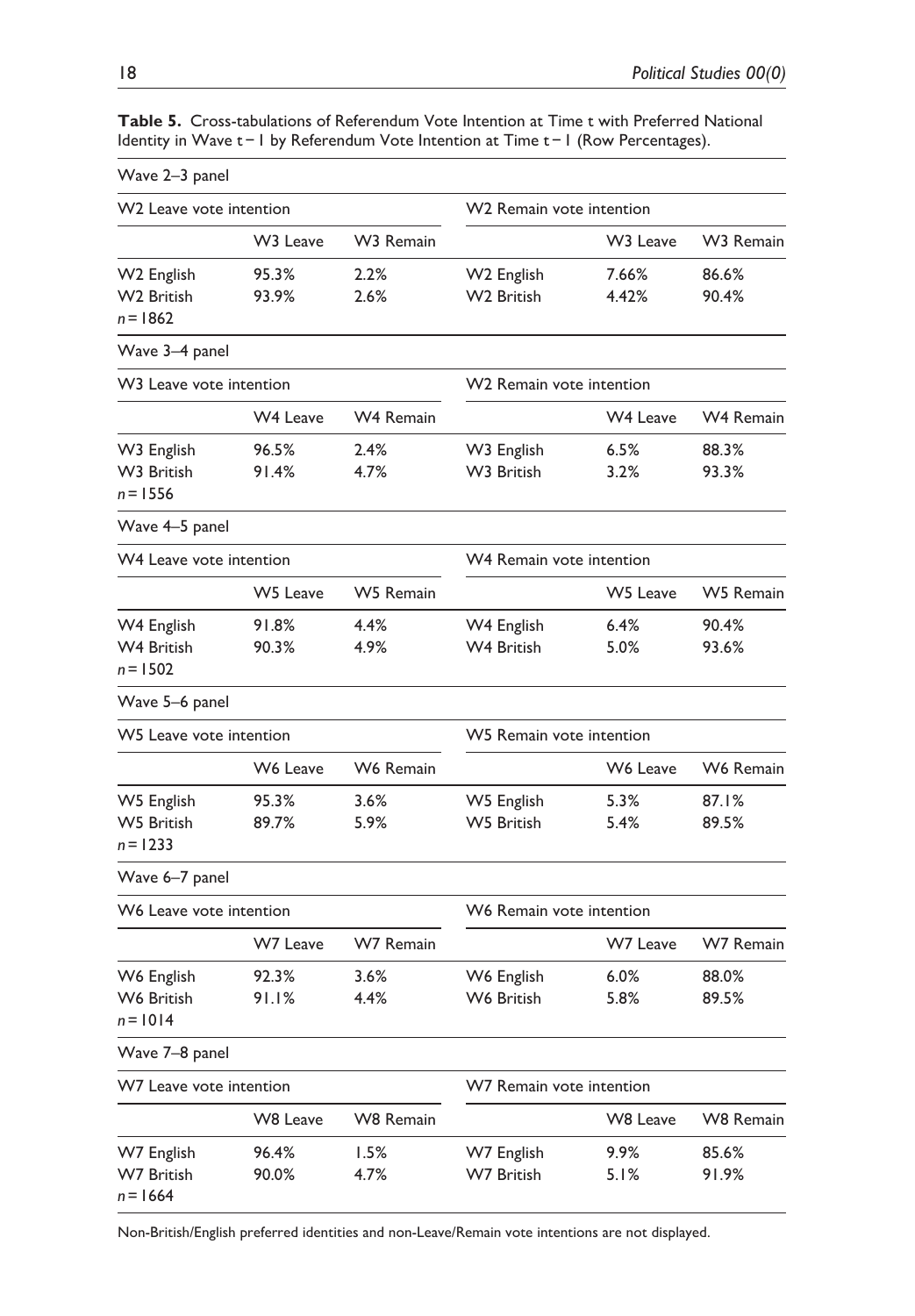And, very importantly, the majority of people do maintain their preferred English or British identity between time points.

We have suggested that the case of the English–British switchers is of particular interest in understanding the formation of political views, because of the conjunction between Brexit preferences and English nationalism. In support of this position, we find that individuals with a preferred English identity who would vote Remain if another referendum were to be held are much more fluid in their Englishness in subsequent waves than those who would vote leave. Stability of English identity is also lower as a whole for those who actually voted/would have voted remain. This speaks to somewhat of a dissonance between having a preferred English identity and being on the remain side of the referendum debate,<sup>22</sup> something that individuals unconsciously seek to avoid in order to maintain a consistent belief system and mental framework (see Festinger, 1957).

In terms of the causal relationships between English identity and preferences for Brexit, we hypothesised that, given the greater fluidity of an English than of a Brexit identity, the causal direction was more likely to run from the more entrenched Leaver identity to the more fluid English one than the other way round. Broadly speaking, the cross-lagged analysis is in line with this. This is also consistent with the idea that identities are socially constructed, that we bring our identities into line with our passions and preferences and the identity group is not necessarily the prime mover. However, the results from these cross-lagged models should be treated with caution given the modest magnitudes and potential scope for statistical noise.

We additionally show that partisan identity remained relatively stable from 2017 until the summer of 2018, although thereafter we see a notable increase in the fluidity between Labour and Liberal Democrat partisanship as well as between Conservative and UKIP partisanship. This weakening partisanship anticipated the vote swing from Labour to the Liberal Democrats that would occur in the 2019 European Parliament elections. European Referendum identities may have also become slightly more porous over the initial course of our panel, though this flattened out over the course of the last waves and as a whole remains stable. It is also noteworthy, we think, given the emerging literature on Brexit identities (Hobolt et al., 2021; Kenny, 2020; Schaffner, 2021; Sobolewska and Ford, 2020), to point out that the level of Brexit-Remainer identity switching is a little higher than switching between the two major parties: Labour and Conservative. Taking switching as an indicator of distance, we thus suggest that the older party division between Labour and Conservative is just as stark, if not more so, than the newer Brexit identities.<sup>23</sup> Thus, individuals are more likely to switch to ideologically closer parties when they do change their partisan identities.

Identity can provide a powerful lens through which individuals interpret events around them. Empirically demonstrating for the first time the fluidity of Britishness and Englishness is important as it suggests that – at least for the time being– the blurred boundaries between these two identities that have helped to enable England to be satisfied within the UK continue to hold some sway. Nonetheless, with substantial majorities holding onto their primary Englishness or Britishness over consecutive survey waves, such identities do still offer sufficient stickiness for the differences between them to continue to be considered politically relevant, even if the relative stickiness of identities and hypothetical vote intentions surrounding Brexit suggests that *changing* one's preferred national identity is not consequential in this regard despite the correlations between them at the aggregate level. While the lower stability in maintaining preferred English identity for those with a remain vote persuasion is notable, what is particularly striking is that none of our analysis points to a growing sense of English identity over the course of the Brexit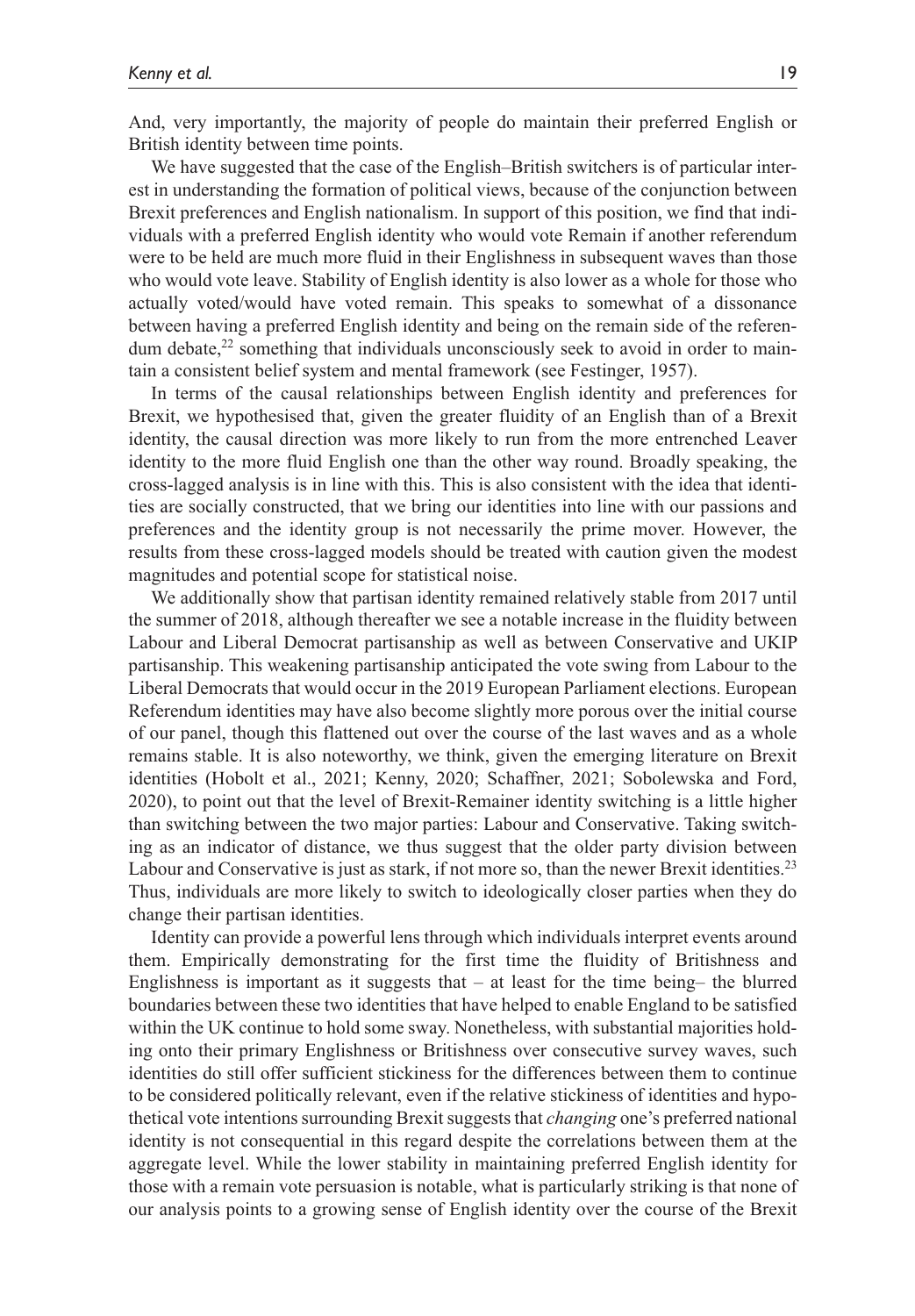negotiations. Our findings thus may provide something of a corrective to recent strong claims about the emergence of English national identity from the shadows of British identity. A process of gradual evolution of English identity is probably under way, but there is still a long way to go before Englishness becomes as distinct an identity as the Scottish or Welsh ones are.

## **Acknowledgements**

We thank our anonymous reviewers who provided valuable feedback that greatly improved the article. An earlier draft was presented at the 2019 Elections, Public Opinion and Parties (EPOP) conference in Glasgow and we are grateful for comments received at this meeting.

## **Declaration of Conflicting Interests**

The author(s) declared no potential conflicts of interest with respect to the research, authorship, and/or publication of this article.

## **Funding**

The author(s) disclosed receipt of the following financial support for the research, authorship, and/or publication of this article: This study was supported by ESRC Brexit Priority Grant ES/R001081/1.

# **ORCID iD**

John Kenny **D** <https://orcid.org/0000-0001-9401-3555>

## **Supplementary Information**

Additional Supplementary Information may be found with the online version of this article.

Context

Supplementary Online Appendix Appendix A: Breakdown of panel compositions by demographic characteristics

Appendix B: Transition Tables

Appendix B1: Transition Tables for Primary National Identity – Overall (Row Percentages): *2017-2019 Data*

*Table B1.1: Waves 1-2 Table B1.2: Waves 2-3 Table B1.3: Waves 3-4 Table B1.4: Waves 4-5 Table* B1.5: Waves 5-6 *Table B1.6: Waves 6-7 Table B1.7: Waves 7-8 1997-2001 BES Data***:** *Table B1.8: Waves 1997-1999 Table* B1.9: Waves 1999-2000 *Table* B1.10: Waves 2000-2001

Appendix B2: Transition Tables for Primary National Identity – Leave Voters/Would Have Voted Leave

(Row Percentages): *Table B2.1: Waves 1-2 Table B2.2: Waves 2-3 Table B2.3: Waves 3-4 Table B2.4: Waves 4-5 Table B2.5: Waves 5-6 Table B2.6: Waves 6-7 Table B2.7: Waves 7-8*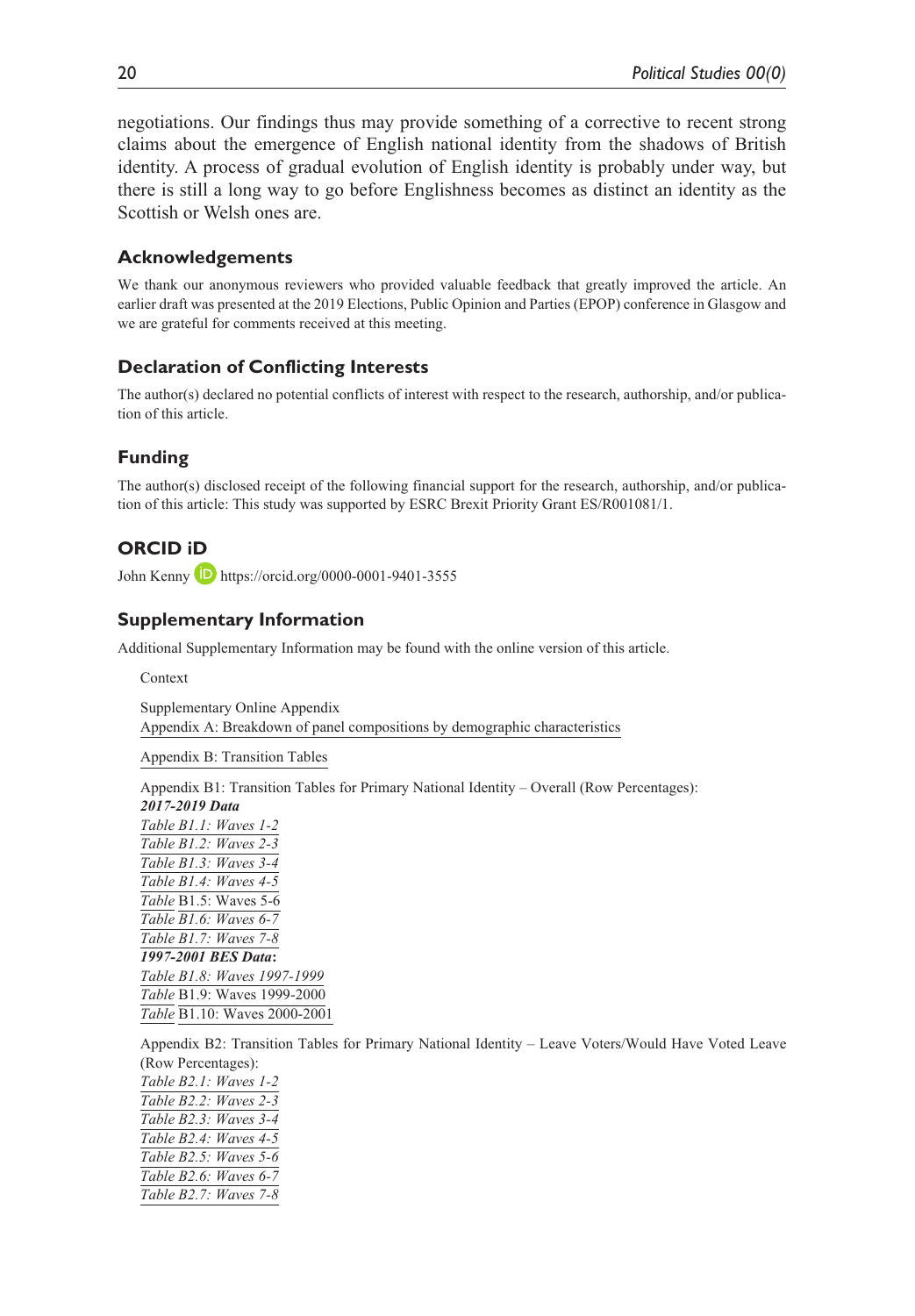Appendix B3: Transition Tables for Primary National Identity – Remain Voters/Would Have Voted Remain (Row Percentages):

*Table B3.1: Waves 1-2 Table B3.2: Waves 2-3 Table B3.3: Wave 3-4 Table B3.4: Wave 4-5 Table B3.5: Wave 5-6 Table B3.6: Waves 6-7 Table B3.7: Waves 7-8*

Appendix B4: Transition Tables for Party Identification (Row Percentages):

*Table B4.1: Waves 1-2 Table B4.2: Waves 2-3 Table B4.3: Waves 3-4 Table B4.4: Waves 4-5 Tables B4.5: Waves 5-6 Tables B4.6: Waves 6-7 Tables B4.7: Waves 7-8*

Appendix B5: Transition Tables for European Referendum Identity (Row Percentages):

*Table B5.1: Waves 1-2 Table B5.2: Waves 2-3 Table B5.3: Waves 3-4 Table B5.4: Waves 4-5 Table B5.5: Waves 5-6 Table B5.6: Waves 6-7 Table B5.7: Waves 7-8*

Appendix B6: Transition Probabilities for English and/or British National Identity by EU Referendum Vote/ Would have voted (%) Table B6.1: Leave voters Table B6.2: Remain voters

Appendix C: Tables for SLOR graphs contained in-text/supplementary analyses

**Table C1** SLORs for National Identity **Table C2.** SLORs for British-English preferred national identity by social group **Table C3** SLORs for Partisanship **Table C4** SLORs for EU referendum identity **Table C5** SLORs with wider time intervals

Appendix D: Robustness analyses with data from the British Election Study (BES) **Table D1** SLORs for Partisanship – BES robustness **Table D2** SLORs for EU referendum identity – BES robustness

Appendix E: Supplementary cross-lagged models

*Figure E1: Cross-lagged model of English (over British) Preferred Identity and Leave (over Remain) Vote Intention, Waves 2-4 Figure E2: Cross-lagged model of English (over British) Preferred Identity and Leave (over Remain) Vote Intention, Waves 4-6*

#### **Notes**

1. Heath et al. (1991, chapter 2) distinguish between volatility and fluidity in the case of voting patterns. Volatility is defined as the percentage of the electorate who change votes between two elections (derived from a standard flow-of-the-vote matrix). They show that this is largely driven by the magnitude of the swings between parties. In contrast, fluidity is defined as the statistical association between current and previous vote *net of the swings between the parties*, and can be measured by odds ratios, which have the mathematical property that they are independent of the marginal distributions. In effect, then, fluidity measures the intrinsic association between current and previous vote. In the current paper, we apply these ideas to expressions of national identity instead of to vote choices.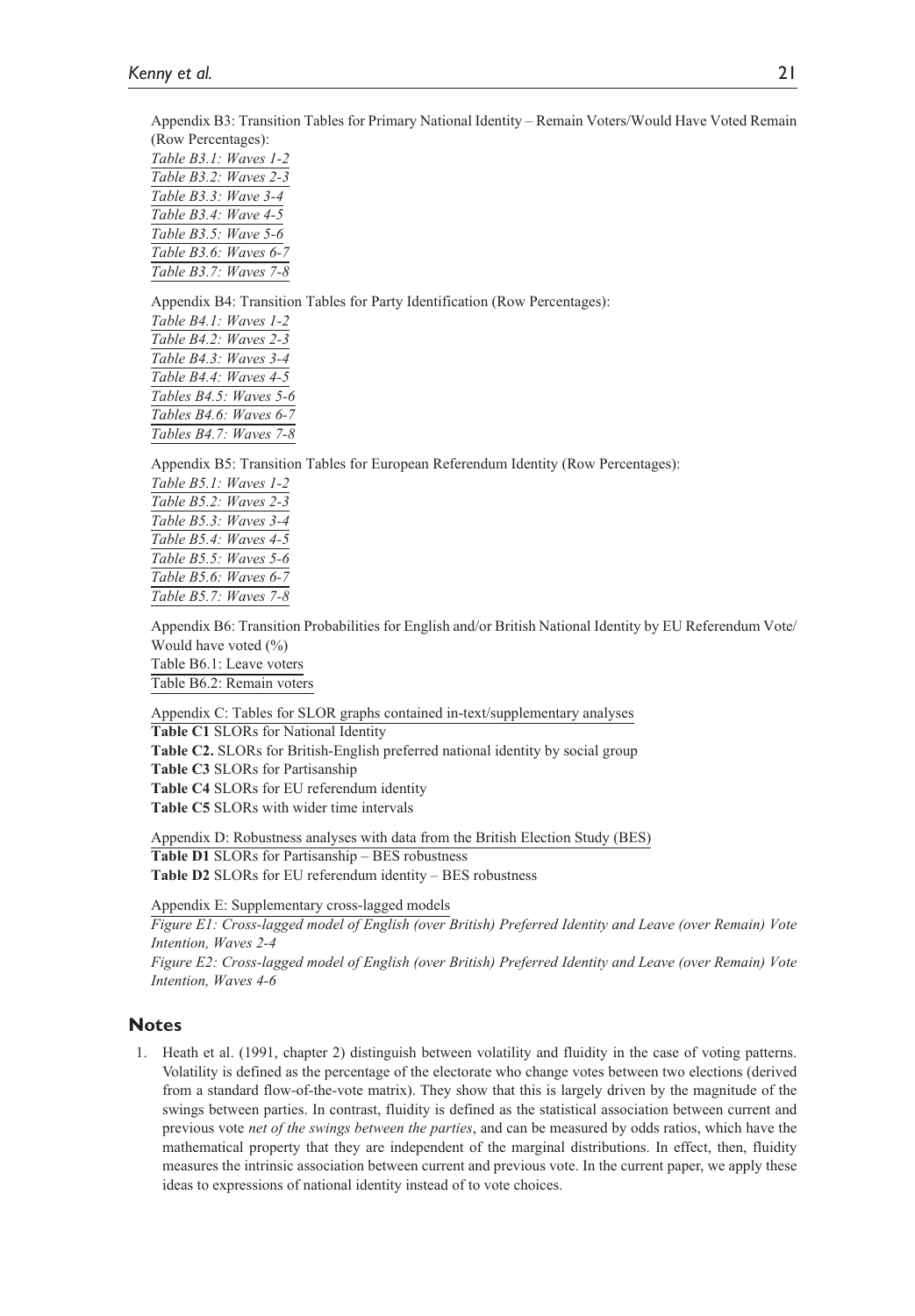- 2. Operationalised by how respondents would vote if another referendum were to be held.
- 3. See the data section for details of these identities.
- 4. Sobolewska and Ford (2020: 238) describe the referendum as a moment of awakening, a moment in which the identities clicked into place, with both Remainers and Leavers becoming conscious of their groups, and suddenly a central part of how people saw themselves. It is worth emphasising, however, that they argue that these identities have deep and long-standing roots based on authoritarian and ethnocentric values, for which age and education are important divisions.
- 5. British, English, European, Irish, Northern Irish, Scottish, Ulster, Welsh plus 'other', 'I don't think of myself in this way' and 'I prefer not to say' options.
- 6. The main alternative approach to measuring national identity has been the 'Moreno' question, which asks respondents to compare their attachment to different identities, with questions for example along the lines of whether they feel 'More British than English, equally English and British, or more English than British' (see Heath et al., 2018). The different formats will produce somewhat different distributions of national identity, but since our method of using odds ratios to measure fluidity is invariant with respect to marginal distributions, the format should not make any difference to our findings.
- 7. With additional responses of 'Other', 'I don't think of myself in this way', 'Don't Know' and 'I prefer not to say'.
- 8. With additional responses of 'I don't think of myself in this way', 'I am not familiar with these terms' and 'I prefer not to answer'.
- 9. The transition tables that we use to formulate our SLORs are in the online appendix.
- 10. While we would also have liked to examine the relationship between particular partisan identities namely between Conservative and Labour identities as well as between 'Remain' parties and 'Brexit parties' – and Brexit preferences in cross-lagged panel models, both the amount of individuals switching between such identities and the amount of people switching their Brexit preferences was so low that reliable estimates could not be calculated.
- 11. There is also a lack of evidence for the fluidity of these identities hardening or softening during our period of analysis. Furthermore, in online appendix Table C2, we examine whether the fluidity between British and English preferred identities differs among those with different societal characteristics. While no consistent differences are found by gender, educational attainment or region, those in the 18–34 age group demonstrate more fluidity than those who are 65 and older. Moreover, those who voted remain in the referendum demonstrate slightly more fluidity than those who voted leave – we expand on this relationship later in the article.
- 12. In online appendix C, these results are presented in a tabular format with extra SLORs also reported.
- 13. We also see that in wave 8 the post EU parliamentary elections wave identifying as a Conservative decreased by approximately 10 percentage points and UKIP identity collapsed with less than 1 in 5 retaining their UKIP identity from the previous wave. In both cases, this is largely due to these individuals identifying with the Brexit Party. As we did not prompt for the Brexit Party in wave 7, we cannot produce SLORs for this shift.
- 14. Table C3 in the online appendix also reports results for SLORs between other combinations of partisan identities.
- 15. These findings are broadly replicated when using BES panel data over the same period (see online appendix D), with the exception that they do not show an increase in fluidity between having a Conservative or UKIP identity or between having a Labour or a Liberal Democrat identity. Moreover, while the BES analyse shares our findings in Supplementary Table C3 that the movement between Labour and SNP partisanship exhibits among the lowest levels of fluidity, it also shows that movement between these identities further hardened during this time frame. We already know that the 2014 Scottish Independence referendum was the catalyst for a seismic shift of support from independence-supporting Labour voters towards the SNP as the independence question became the dominant electoral cleavage in Scotland (Fieldhouse and Prosser, 2018). Thus, these results underline that – in the aftermath of this shift in partisan allegiances and the Brexit referendum – the boundary between Labour and SNP partisans continued to solidify in line with increasingly diverging policy platforms on both Scottish independence and Brexit.
- 16. Considered as synonymous with 'Leaver' identification (we show, by comparing our findings to BES data, that this assumption is fair).
- 17. This period was a tumultuous time in Brexit politics spanning May's Florence Speech, the first draft withdrawal agreement and the Chequers meeting (Walker, 2019). It is perhaps not surprising if identities increased in fluidity too, reflecting the uncertainty and change, but we can do no more than speculate on that here.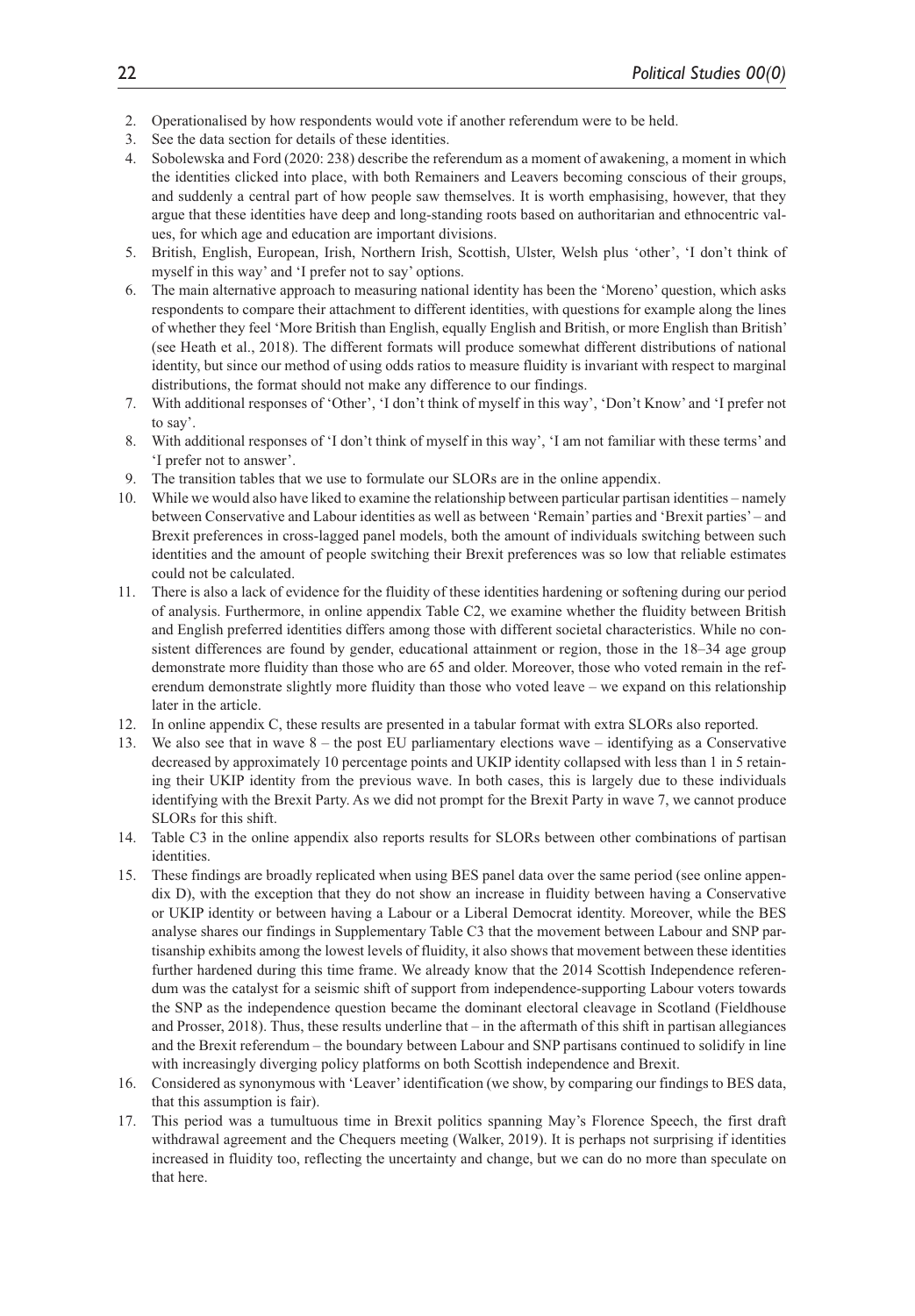- 18. See online appendix B5 for these transition tables.
- 19. Furthermore, we carried out analyses with larger time intervals of three waves in case the temporal proximity of our waves affected our findings (see supplementary appendix Table C5). The results remain robust.
- 20. Online appendices B2 and B3 display these for other national identities.
- 21. While these analyses have used one's preferred national identity, one sees similar patterns when looking at whether respondents retain solely a British or English identity, or retain both in subsequent waves (see online appendix B6).
- 22. Although as the proportions of English Remainers has not dropped consistently at the aggregate level, the durability of this preferred-identity change may be relatively fleeting.
- 23. Notwithstanding this, one should also remember that fewer people hold a partisan than a Brexit identity.

### **References**

Anderson CD and McGregor RM (2016) Explaining Stability and Change of Territorial Identities. *Nations and Nationalism* 22 (1): 84–102.

Barnes J (1998) *Federal Britain: No Longer Unthinkable?* London: Centre for Policy Studies.

- Barnett A (1997) *This Time: Our Constitutional Reform*. London: Vintage.
- Berry JW (1997) Immigration, Acculturation, and Adaptation. *Applied Psychology: An International Review* 46 (1): 5–34.
- Brubaker R and Cooper F (2000) Beyond 'identity'. *Theory and Society* 29 (1): 1–47.
- Carl N (2017a) CSI Brexit 2: Ending Free Movement as a Priority in the Brexit Negotiations. Available at: <http://csi.nuff.ox.ac.uk/wp-content/uploads/2017/11/CSI-Brexit-2-Free-Movement.pdf> (accessed 3 September 2019).
- Carl N (2017b) CSI Brexit 3: National Identity and Support for Leave Versus Remain. Available at: [http://](http://csi.nuff.ox.ac.uk/wp-content/uploads/2017/11/CSI-Brexit-3-National-Identity.pdf) [csi.nuff.ox.ac.uk/wp-content/uploads/2017/11/CSI-Brexit-3-National-Identity.pdf](http://csi.nuff.ox.ac.uk/wp-content/uploads/2017/11/CSI-Brexit-3-National-Identity.pdf) (accessed 3 September 2019).
- Chan TW, Henderson M, Sironi M, et al. (2020) Understanding the Social and Cultural Bases of Brexit. *The British Journal of Sociology* 71 (5): 830–851.
- Coakley J (2007) National Identity in Northern Ireland: Stability or Change? *Nations and Nationalism* 13 (4): 573–597.
- Cohen R (1994) *Frontiers of Identity: The British and the Others*. Harlow: Longman.
- Colley L (1992) *Britons: Forging the Nation 1707-1837*. New Haven, CT: Yale University Press.
- Condor S (1996) Unimagined Community? Some Social Psychological Issues Surrounding English Identity. In: Breakwell GM and Lyons E (eds) *Changing European Identities: Social Psychological Analyses of Social Change*. London: Butterworth Heinemann, pp.41–68.
- Converse PE (2006) The Nature of Belief Systems in Mass Publics (1964). *Critical Review* 18 (1–3): 1–74.
- Curtice J (2017) The Vote to Leave the EU: Litmus Test or Lightening Rod? In: Clery E, Curtice J, and Harding R (eds) *British Social Attitudes 34*. London: NatCen Social Research. Available at: [http://www.bsa.nat](http://www.bsa.natcen.ac.uk/latest-report/british-social-attitudes-34/brexit.aspx)[cen.ac.uk/latest-report/british-social-attitudes-34/brexit.aspx](http://www.bsa.natcen.ac.uk/latest-report/british-social-attitudes-34/brexit.aspx) (accessed 19 September 2021).
- Curtice J and Heath A (2000) Is the English Lion about to Roar? National Identity after Devolution. In: Jowell R, Curtice J, Park A, et al. (eds) *British Social Attitudes: The 17th Report*. London: National Centre for Social Research, pp.155–174.
- Denham J (2019) Nationalism in England Is Not Just a Rightwing Nostalgia Trip. Available at: [https://www.](https://www.constitutionreformgroup.co.uk/the-guardian-nationalism-in-england-is-not-just-a-rightwing-nostalgia-trip/) [constitutionreformgroup.co.uk/the-guardian-nationalism-in-england-is-not-just-a-rightwing-nostalgia](https://www.constitutionreformgroup.co.uk/the-guardian-nationalism-in-england-is-not-just-a-rightwing-nostalgia-trip/)[trip/](https://www.constitutionreformgroup.co.uk/the-guardian-nationalism-in-england-is-not-just-a-rightwing-nostalgia-trip/) (accessed 7 July 2020).
- Evans G and Schaffner F (2019) Brexit Identity vs Party Identity. In: *Brexit and Public Opinion 2019*. The UK in a Changing Europe, pp.18–19. Available at: [https://ukandeu.ac.uk/research-papers/brexit-and-public](https://ukandeu.ac.uk/research-papers/brexit-and-public-opinion-2019/)[opinion-2019/](https://ukandeu.ac.uk/research-papers/brexit-and-public-opinion-2019/) (accessed 19 September 2021).
- Fenton S (2007) Indifference towards National Identity: What Young Adults Think about Being English and British. *Nations and Nationalism* 13 (2): 321–339.
- Festinger L (1957) *A Theory of Cognitive Dissonance*. Evanston, IL: Row, Peterson and Company.
- Fetzer T (2019) Did Austerity Cause Brexit? *American Economic Review* 109 (11): 3849–3886.
- Fieldhouse E and Prosser C (2018) The Limits of Partisan Loyalty: How the Scottish Independence Referendum Cost Labour. *Electoral Studies* 52: 11–25.
- Fieldhouse E, Green J, Evans G, et al. (2019) British Election Study Combined 1-16 Internet Panel v.0.3. DOI: 10.15127/1.293723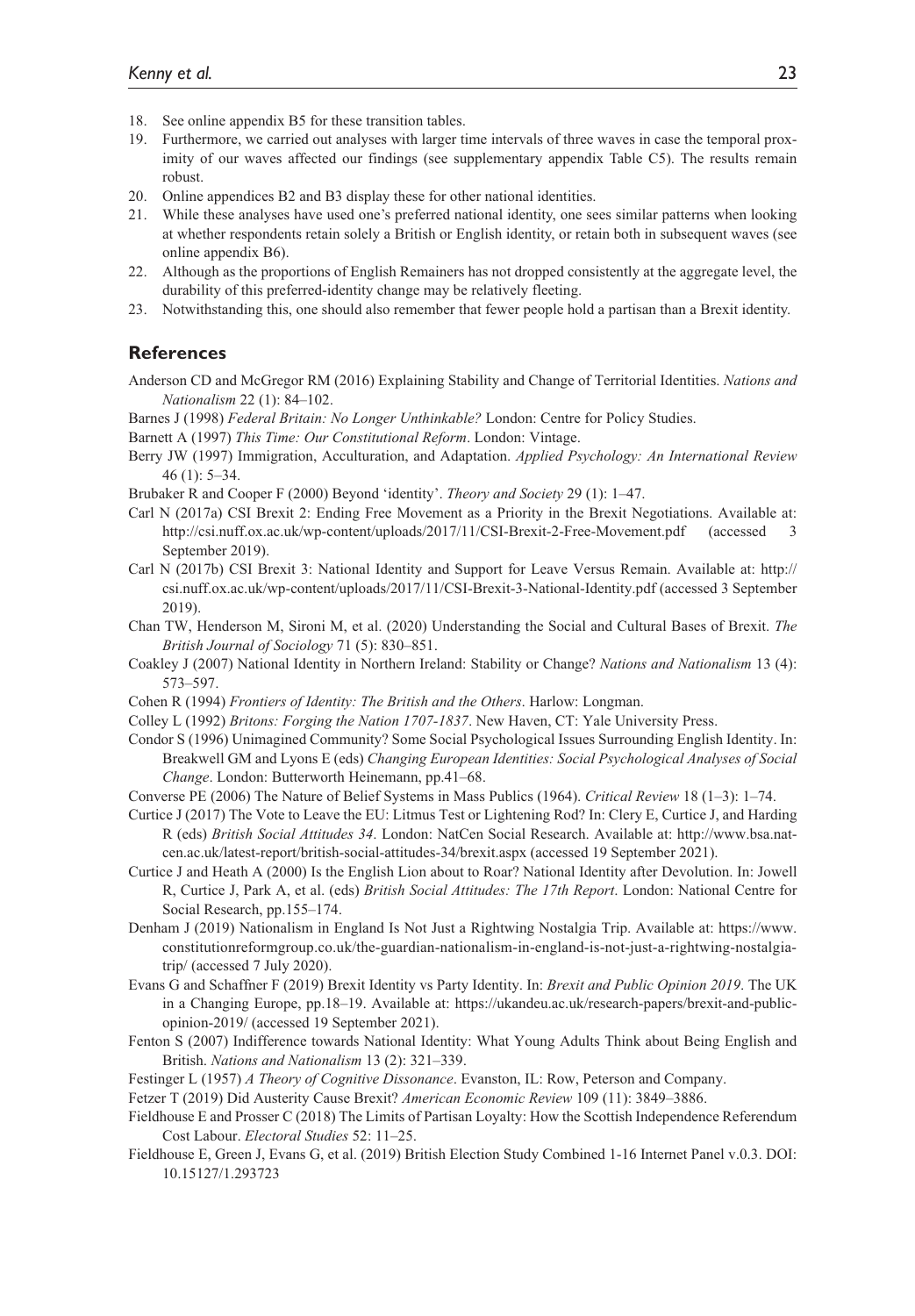- Fisher SD and Swyngedouw M (2002) Electoral Change, Party Competition, and the Position of the Extreme-Right in the Flemish Party System. ISPO Bulletin, 2002/48. Available at: [http://www.nuff.ox.ac.uk/](http://www.nuff.ox.ac.uk/Politics/papers/2002/w21/FisherSwyngedouw.pdf) [Politics/papers/2002/w21/FisherSwyngedouw.pdf](http://www.nuff.ox.ac.uk/Politics/papers/2002/w21/FisherSwyngedouw.pdf) (accessed 19 September 2021).
- Ford R and Sobolewska M (2018) UKIP, Brexit and the Disruptive Political Potential of English National Identity. In: Kenny M, McLean I, and Paun A (eds) *Governing England: English Identity and Institutions in a Changing United Kingdom*. Oxford: Oxford University Press, pp.159–186.
- Giori P (2019) Quebeckers and Québécois. Evolution and Changes in Identity and National Habitus in Quebec (1960–2016). *National Identities* 21 (3): 267–285.
- Heath AF, Garratt E, Kashyap R, et al. (2018) *Social Progress in Britain*. Oxford: Oxford University Press.
- Heath AF, Jowell R and Curtice J (2002) British Election Panel Study, 1997-2001; Waves 1 to 8, 4th edn. Available at:<http://doi.org/10.5255/UKDA-SN-4028-1> (accessed 19 September 2021).
- Heath AF, Jowell R, Curtice J, et al. (1991) *Understanding Political Change: The British Voter 1964-86*. Oxford: Pergamon.
- Henderson A, Jeffery C, Wincott D, et al. (2017) How Brexit Was Made in England. *British Journal of Politics and International Relations* 19 (4): 631–646.
- Henderson A, Poole EG, Wyn Jones R, et al. (2021) Analysing Vote-Choice in a Multinational State: National Identity and Territorial Differentiation in the 2016 Brexit Vote. *Regional Studies* 55 (9): 1502–1516.
- Hobolt SB, Leeper TJ and Tilley J (2021) Divided by the Vote: Affective Polarization in the Wake of the Brexit Referendum. *British Journal of Political Science* 51 (4): 1476–1493.
- Jamieson L (2002) Theorising Identity, Nationality and Citizenship: Implications for European Citizenship Identity. *Sociológia – Slovak Sociological Review* 34 (6): 506–532.
- Jamieson L and Grundy S (2005) Political Participation and European Citizenship Identity. In: Forbrig J (ed.) *Revisiting Youth Participation: Challenges for Research and Democratic Practice in Europe*. Strasbourg: Council of Europe, pp.121–132.
- Kearney M (2017) Cross-Lagged Panel Analysis. In: Allen M (ed.) *The SAGE Encyclopedia of Communication Research Methods*. Thousand Oaks, CA: SAGE Publishing, pp.312–314.
- Kenny J (2020) The Role of Political Attention in Moderating the Association between Political Identities and Anthropogenic Climate Change Belief in Britain. *Political Studies*. Epub ahead of print 19 June. DOI: 10.1177/0032321720928261.
- Kenny M (2017) After Brexit: The English Question Surfaces? Available at: [https://blog.oup.com/2017/02/](https://blog.oup.com/2017/02/after-brexit-english-question/) [after-brexit-english-question/](https://blog.oup.com/2017/02/after-brexit-english-question/) (accessed 7 July 2020).
- Kiely R, McCrone D and Bechhofer F (2005) Whither Britishness? English and Scottish People in Scotland. *Nations and Nationalism* 11 (1): 65–82.
- McCrone D (2002) Who Do You Say You Are? Making Sense of National Identities in Modern Britain. *Ethnicities* 2 (3): 301–320.
- Schaffner F (2021) Moaners, Gloaters, and Bystanders: Perceived Fairness of the United Kingdom's 2016 Referendum on the European Union. *Political Studies* 69 (2): 278–306.
- Sinnott R (2006) An Evaluation of the Measurement of National, Subnational and Supranational Identity in Crossnational Surveys. *International Journal of Public Opinion Research* 18 (2): 211–223.
- Sobolewska M and Ford R (2020) *Brexitland: Identity, Diversity and the Reshaping of British Politics*. Cambridge: Cambridge University Press.
- Walker N (2019) *Brexit Timeline: Events Leading to the UK's Exit from the European Union*. House of Commons Library briefing paper 7960. Available at: [https://commonslibrary.parliament.uk/research](https://commonslibrary.parliament.uk/research-briefings/cbp-7960/)[briefings/cbp-7960/](https://commonslibrary.parliament.uk/research-briefings/cbp-7960/) (available at: 19 September 2021).
- Wellings B (2011) *English Nationalism and Euroscepticism*. Bern: Peter Lang.
- Wellings B (2021) Brexit, Nationalism and Disintegration in the European Union and the United Kingdom. *Journal of Contemporary European Studies* 29 (3): 322–334.
- Zubielevitch E, Sibley CG and Osborne D (2020) Chicken or the Egg? A Cross-Lagged Panel Analysis of Group Identification and Group-Based Relative Deprivation. *Group Processes and Intergroup Relations* 23 (7): 1032–1048.

### **Author Biographies**

John Kenny is a senior research associate at the University of East Anglia working on a project investigating the scope for achieving societal deep decarbonisation. He completed his DPhil at the University of Oxford in 2019. His research interests are in the areas of environmental politics, public opinion and elections.